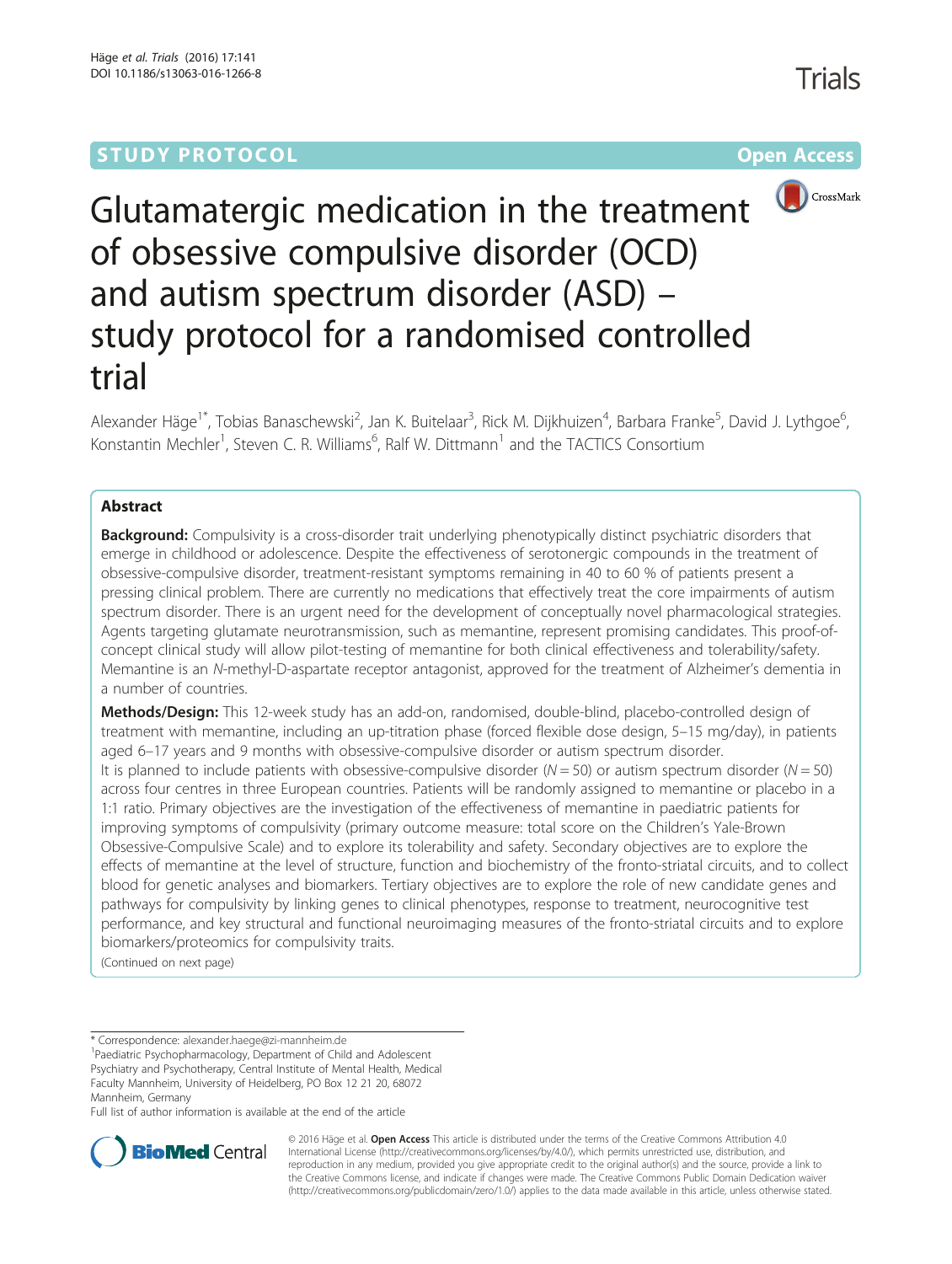#### (Continued from previous page)

**Discussion:** This study is part of the large, translational project TACTICS [\(http://www.tactics-project.eu/\)](http://www.tactics-project.eu/) that is funded by the European Union and investigates the neural, genetic and molecular factors involved in the pathogenesis of compulsivity. Its results will provide clinically relevant solid information on potential new mechanisms and medication treatment in obsessive-compulsive and autism spectrum disorders.

Trial registration: EudraCT Number: [2014-003080-38](https://www.clinicaltrialsregister.eu/ctr-search/trial/=2014-003080-38/DE), date of registration: 14 July 2014.

Keywords: Glutamate, Memantine, Obsessive-compulsive disorder, Autism, Pilot trial, Psychopharmacology, Child and adolescent psychiatry

#### Background

Compulsivity is a cross-disorder trait underlying phenotypically distinct psychiatric disorders that emerge in childhood or adolescence. Compulsivity is defined as the repetitive, irresistible urge to perform a behaviour, the experience of loss of voluntary control over this intense urge, the diminished ability to delay or inhibit thoughts or behaviours, and the tendency to perform repetitive acts in a habitual or stereotyped manner [\[1](#page-13-0)]. Obsessive compulsive disorders (OCD) are characterised by repetitive thoughts, impulses or images (obsessions) and repetitive behaviours or mental acts (compulsions) [\[2](#page-13-0)] and typically have onset in late childhood or early adolescence and mid-adulthood [\[3](#page-13-0), [4\]](#page-13-0). Autism spectrum disorders (ASD) are characterised by persistent deficits in (1) social communication and social interaction across multiple contexts, and by (2) restricted, repetitive patterns of behaviour, interests or activities. ASD have their onset prior to age 3 years, and a strong persistence over time in childhood, over adolescence and into adulthood [\[2](#page-13-0)].

This study is part of a large, translational project funded by the European Community's Seventh Framework Programme (FP7/2007-2013) under grant agreement number 278948, TACTICS (Translational Adolescent and Childhood Therapeutic Interventions in Compulsive Syndromes). It aims to identify the neural, genetic and molecular factors involved in the pathogenesis of compulsivity (<http://www.tactics-project.eu/>).

#### Compulsivity and compulsivity-associated disorders

Compulsivity and the closely associated impulsivity trait are characterised by behavioural disinhibition maintained by maladaptive fronto-striatal brain circuits [\[5](#page-13-0)]. Current neuroanatomical models posit the existence of separate but intercommunicating compulsive and impulsive fronto-striatal circuits, differentially modulated by neurotransmitters [\[5](#page-13-0)]. In the compulsive circuit, a striatal component (caudate nucleus) may drive compulsive behaviours and a prefrontal component (orbitofrontal cortex, OFC) may exert inhibitory control over them. Increased activity within the striatal components or decreased activity in the prefrontal components may thus result in an increased automatic tendency for executing

impulsive or compulsive behaviours, depending on the sub-component affected. Childhood OCD has recently been associated with decreased prefrontal activity [[6](#page-13-0)], fitting with reduced prefrontal control over the striatum. Interestingly, glutamatergic imbalance in fronto-striatal regions has also been observed in childhood OCD [\[7](#page-13-0)]. Furthermore, earlier work has shown reduced volume of the striatum in children with ASD that relates to repetitive and compulsive behaviours [\[8](#page-13-0), [9](#page-13-0)].

#### Glutamatergic mechanisms and fronto-striatal circuits

The fronto-striatal circuits implicated in compulsivity and impulsivity are notable for their relatively rich glutamatergic receptor density [[10](#page-13-0)]. Moreover, glutamate modulates the metabolism and function of the frontostriatal circuits. Glutamatergic projections to and from the various frontal sub-regions (OFC, infralimbic cortex and prelimbic cortex) to the striatum play a key role in the regulation of various compulsive behaviours in humans including: (1) the feeling of loss of control (OCD), (2) repetitive motor behaviours (stereotypy in ASD), and (3) a maladaptive habitual pattern (addiction). Neuroimaging studies have confirmed that glutamatergic projections between the various frontal sub-regions and the striatum play a key role in the regulation of compulsive behaviours in humans ([[10](#page-13-0), [11](#page-13-0)]. Compulsivity has been associated with increased glutamatergic activity in the striatum and the anterior cingulate cortex in clinical magnetic resonance spectroscopy (MRS) studies [\[11](#page-13-0)].

### Glutamatergic medication in the treatment of compulsivity/impulsivity

Despite the effectiveness of serotonergic compounds in the treatment of OCD, treatment-resistant symptoms remaining in 40 to 60 % of patients present a pressing clinical problem [[12](#page-14-0)–[14](#page-14-0)]. Thus, there is an urgent need for the development of conceptually novel pharmacological strategies. Consistent with the hypothesis of the role of glutamatergic dysregulation in the pathophysiology of OCD, agents targeting glutamate neurotransmission, such as memantine (and riluzole), represent promising candidates (e.g. [\[13](#page-14-0)–[17\]](#page-14-0)). Open-label studies in children and adults have provided supportive evidence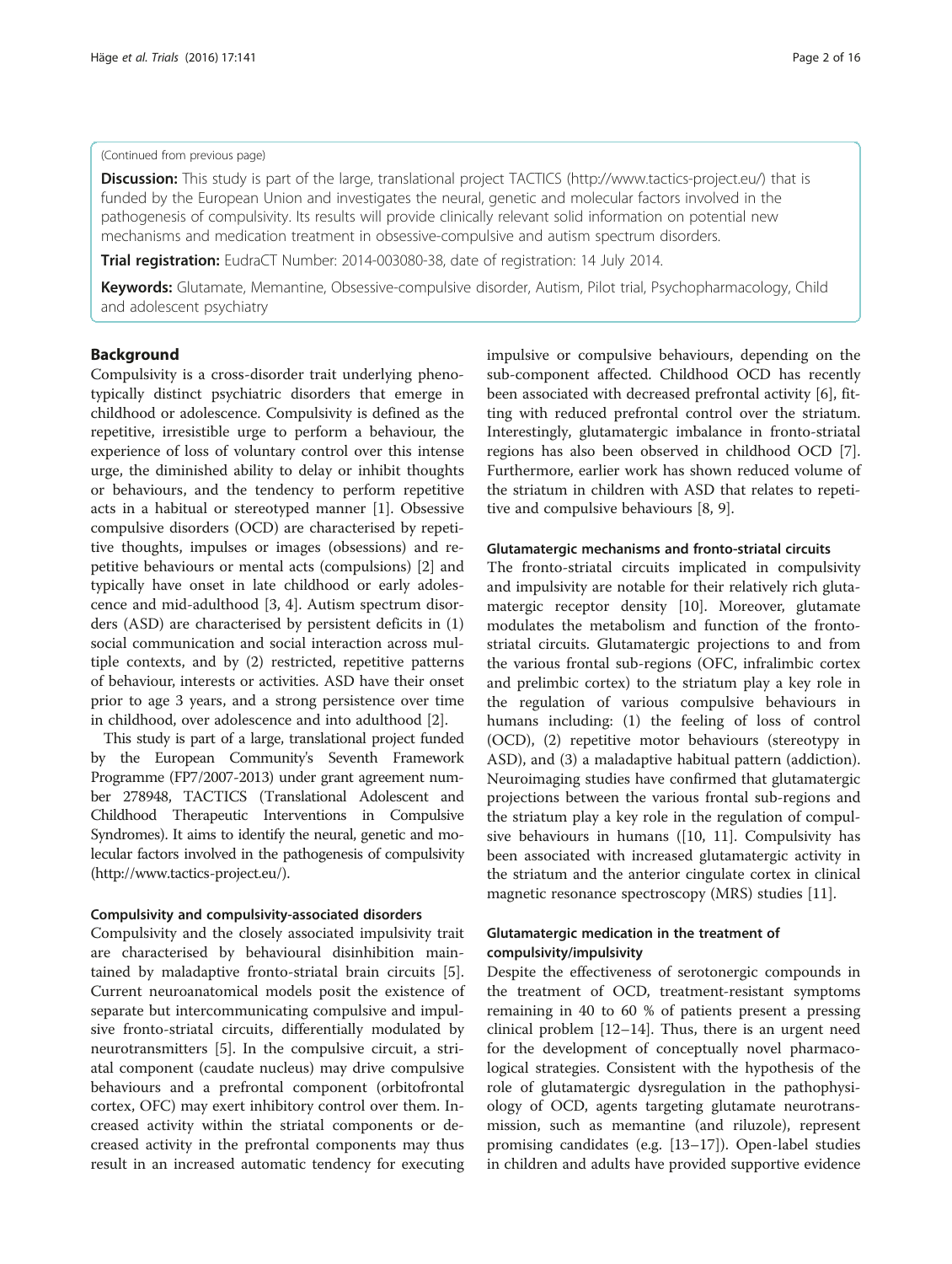for the effectiveness of these glutamate-modulating compounds for OCD symptoms [[12, 13, 18](#page-14-0)–[22\]](#page-14-0). There are currently no drugs that have been shown to effectively treat the core impairments of ASD. Although studies of serotonin reuptake inhibitors and atypical antipsychotics have suggested improvement of repetitive behaviour in ASD, this has yet to be proven in placebo-controlled trials [\[23](#page-14-0)–[25](#page-14-0)]. Emerging evidence from neuroimaging studies suggests: individuals with ASD show an imbalance of excitatory (glutamate) and inhibitory neurotransmitters (gamma-aminobutyric acid (GABA)). Such regionally specific abnormalities in glutamatergic neurotransmission may vary across the lifespan [\[26, 27](#page-14-0)]. Ghanizadeh reviewed investigations of amino acid levels in plasma, serum and cerebrospinal fluid (CSF) from ASD patients and reported both increased levels of glutamate and homocysteine and decreased levels of glutamine and tryptophan [[28\]](#page-14-0).

# Systematic literature review and choice of investigational compound

A systematic literature review (Mechler et al., in preparation) has recently been performed within the TACTICS network, in preparation for this exploratory 'Glutamatergic medication in the treatment of Obsessive Compulsive Disorder and Autism Spectrum Disorder' (GOAT) trial. It focused on the evaluation of glutamatergic substances with potential benefit for the treatment of paediatric patients in multi-centre studies aiming at compulsivityrelated disorders. In summary, there were a total of 21 trials (paediatric randomised controlled trials and open-label trials). Six substances were evaluated: D-cycloserine, memantine, minocycline, modafinil, N-acetylcysteine, and riluzole. The most substantial information appeared to be available for the compound memantine. Memantine is an N-methyl-D-aspartate (NMDA) antagonist, clinically used as a 'cognitive enhancer', regulatory-approved for the treatment of Alzheimer's dementia in a number of countries. It has successfully been used and further been studied in children diagnosed with ASD for the treatment of cognitive, behavioural, and memory dysfunctions, in open-label and controlled trials [\[29](#page-14-0)–[31\]](#page-14-0); cf. a recent clinical development program (memantine) sponsored by Forest Laboratories/ Merz Pharmaceuticals, [www.clinicaltrials.gov\)](http://www.clinicaltrials.gov/). Memantine has also been explored for the treatment of attention deficit/hyperactivity disorder (ADHD) (e.g. [\[32](#page-14-0)]). However, additional research examining the efficacy/effectiveness and tolerability/safety of memantine, e.g. placebo-controlled clinical trials, is needed. Findings on memantine suggested clinical effectiveness in ASD and OCD symptomatology and appeared to offer the best risk-benefit profile for multi-centre trials with paediatric patients suffering from compulsivity-related disorders. Considering the current state of knowledge and assessing available findings on

effectiveness, tolerability/safety and feasibility of study implementation, the subgroup of experts in paediatric psychopharmacology from the TACTICS consortium jointly decided to apply the compound memantine for this paediatric pilot study.

# Molecular-genetic factors involved in compulsivity, in ASD and OCD

Compulsivity-related disorders such as OCD and ASD are assumed to be highly heritable but genetically complex, with multiple genetic variants of small effect contributing to disease in most patients [[33\]](#page-14-0). Genes encoding the SLC1A1, SLC1A2 and SLC1A3 glutamate transporters are candidate genes for both OCD and ASD [[34\]](#page-14-0). Genes encoding the NMDAR1 [[35\]](#page-14-0) and NMDAR2A [[36\]](#page-14-0) subunits of the postsynaptic NMDA glutamate receptor are associated with ASD and those encoding the NMDAR2B subunit with paediatric OCD [[37](#page-14-0)]. Novel approaches are needed to facilitate the identification of genetic risk factors for brain disorders and related traits, like compulsivity. One such approach is the study of intermediate phenotypes [\[38](#page-14-0)]. It has been shown that using intermediate phenotypes indeed did improve the chance of establishing significant findings in genetic studies [[39](#page-14-0)–[41\]](#page-14-0).

#### Biomarkers – proteomics of compulsivity and associated disorders

Symptoms of compulsivity-associated disorders such as OCD, ASD and ADHD frequently co-occur in the same patients [\[42\]](#page-14-0). Quantitative and molecular genetics, cognitive and imaging studies indicate that this clinical overlap is due to common genetic factors and/or common underlying neural and molecular mechanisms (review, see [\[43\]](#page-14-0)). Indeed, it has been shown that alterations in brain development, mitochondrial function, immune system and oxidative stress pathways as well as dysfunctions in neurotransmitter systems may be involved in several or all of these disorders [\[44](#page-14-0)–[47](#page-14-0)]. The biological determinants that contribute to the pathogenesis of these conditions, however, are poorly defined, and currently, no well-characterised biomarkers are available. One major positive impact of this study – as integral part of the TACTICS project – may lead to a greater insight into the molecular mechanisms involved in the development of compulsivity and compulsivityassociated disorders and potentially facilitate the development of much needed differential diagnostics, improved drug discovery and clinical development, and designs based on biomarker-based segmentation of patients. This may allow for earlier diagnosis and personalised medicine strategies for more effective treatments in the future [\[48](#page-14-0)–[51\]](#page-14-0).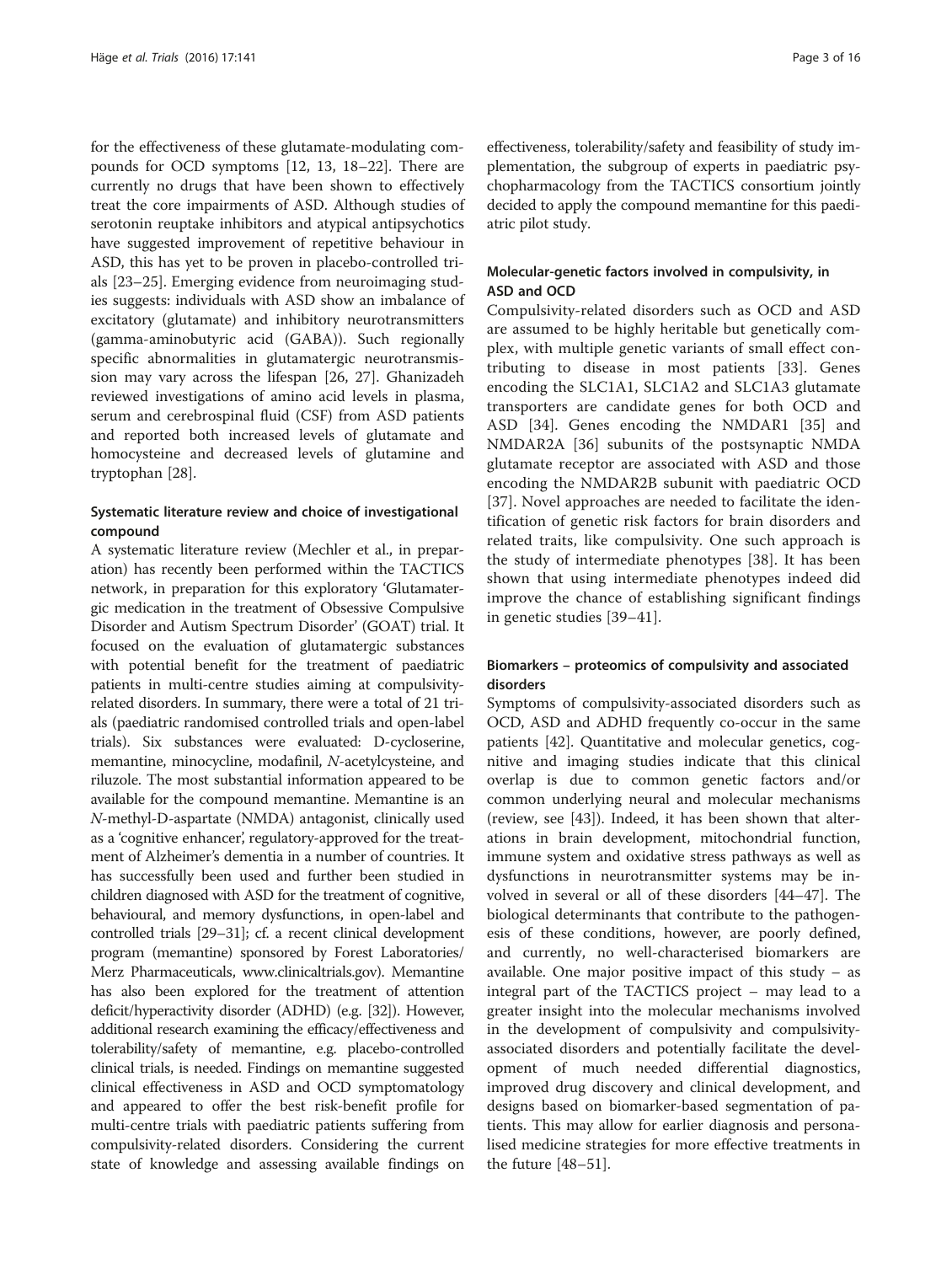# Aims and objectives

#### Primary objectives

To investigate: clinical effectiveness of the glutamatergic compound memantine in paediatric patients with OCD (GOAT-1) and ASD (GOAT-2) with respect to symptoms of 'compulsivity' (assessed as total score of the Children's Yale-Brown Obsessive-Compulsive Scale (CY-BOCS; [[52](#page-14-0)])) and to explore tolerability and safety (based on, e.g. laboratory measures, electrocardiography (ECG), adverse events) of the compound memantine in these clinical indications.

#### Secondary objectives

To explore: the effects of glutamatergic interventions at the level of structure, function and biochemistry of the fronto-striatal circuits (magnetic resonance imaging (MRI), MRS), in subgroups (e.g. disorders, age range).

To collect: blood for genetic analyses and biomarkers.

To explore: additional clinical outcomes, disorder-specific outcomes (e.g. core symptoms, response rates, social functioning).

#### Tertiary objectives

To explore: the role of new candidate genes and pathways for compulsivity by linking genes to clinical phenotypes, neurocognitive test performance, and key structural and functional neuroimaging measures of the fronto-striatal circuits.

To explore: biomarkers/proteomics for compulsivity traits.

# Methods/design

This study is a multi-national, multi-centre, randomised, double-blind, parallel, placebo-controlled add-on trial with three study periods: study period I will be a 2-week screening (and washout) period, study period II will be a 12-week double-blind, randomised, placebo-controlled period, and study period III will be a double-blind 1-week down-titration period. Study medication (memantine or placebo) will be added to regular treatment for the respective disorders. Male and female patients  $(N = 50$  per disorder, i.e. OCD, ASD), will be randomised into study period II. Patients who complete study period II will participate in study period III. The study visit intervals (suggested and allowed) for the three study periods are outlined in detail as part of the schedule of events (SOE) (Table [1](#page-4-0)).

#### Participating sites

Participating sites are Mannheim (Department of Child and Adolescent Psychiatry and Psychotherapy, Central Institute of Mental Health), Germany; London (Departments of Neuroimaging and Child and Adolescent Psychiatry, Institute of Psychiatry, Psychology and Neuroscience, King's College London), United Kingdom; Nijmegen (Karakter Child and Adolescent Psychiatry, Donders Institute for Brain, Cognition and Behaviour, Radboud University Medical Center), The Netherlands and Utrecht (Department of Child and Adolescent Psychiatry, Brain Center Rudolf, University Medical Center Utrecht), The Netherlands.

#### Information and consent procedure

Subjects and their parents will be asked to participate in this study by one of the (sub-) investigators. They will receive a letter/informed consent document explaining the study (in their local language). All children and adolescents will also receive a respective letter/informed assent document about the study, with the (complexity of the) language suitably adapted. After an adequate time interval, the subjects' parents will be contacted again. If subjects require more time to consider participating, as much time as is necessary will be allowed. Informed consent and assent will be obtained from all guardians and participants before inclusion. If the patients and parents decide to participate, a brief screening will be conducted, e.g. on the telephone, to check for any major exclusion criteria. If after this brief screening the subject is included in the study, they will receive a set of questionnaires at home. Parents will be asked to fill out these forms and return these to the centre.

#### Study period I (screening period with washout)

Study period I is a 2-week screening and washout period (visits 1–2); during this period, patients will be screened for study eligibility. Before or at the day of visit 1, the study will be explained to the patient and his or her parent or legal guardian, who will then sign and date the informed consent and assent documents (International Classification of Diseases (ICD); as adequate according to the legal requirements in the respective country). The ICD must be signed before any study procedures are conducted and before patients discontinue any excluded medications.

Screening for eligibility begins at visit 1. If the patient is eligible, the patient will enter the washout phase during which all excluded medications will be tapered off and stopped entirely by visit 2 (for the respective compounds, the medication-free period should be at least five half-lives in duration). Randomisation to active drug or placebo will occur at visit 3. At visit 1, patients will undergo psychiatric screening tests and safety screening procedures. A patient history will also be taken. See the study SOE (Table [1\)](#page-4-0) for a complete list of study period I procedures. All criteria for enrolment, including the ECG and laboratory analyses, will be verified prior to randomisation at visit 3. At visits 2 and 3, patients will be further evaluated by the clinical research team as shown in the study SOE (Table [1](#page-4-0)).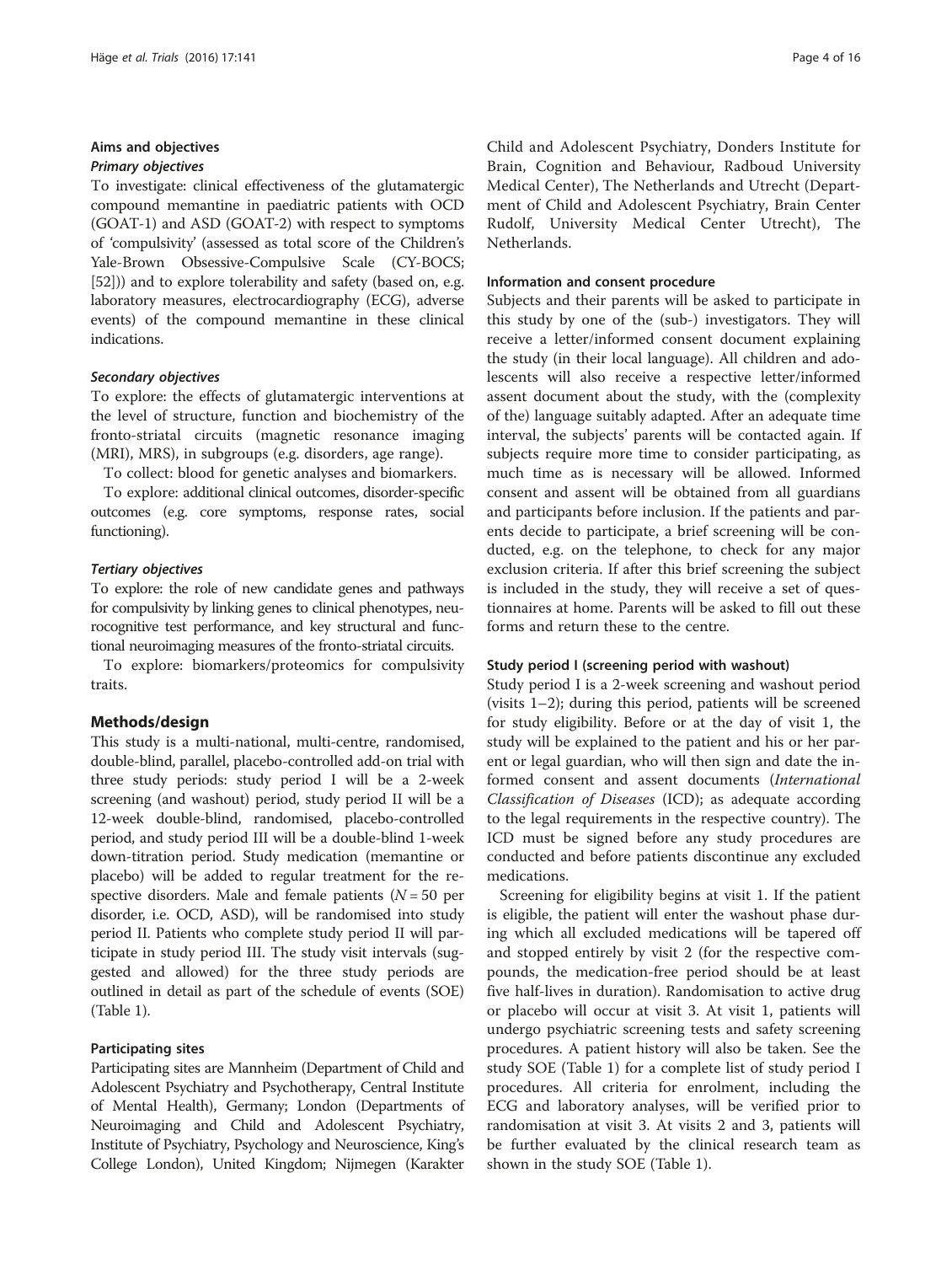# <span id="page-4-0"></span>Table 1 Schedule of events

| Study period (SP)                                                                           | SP <sub>1</sub><br>(screening/washout) |                | SP II<br>(double-blind treatment) |                |                |                |                 |             | SP III<br>(down-titration) |                 |                                 |                         |
|---------------------------------------------------------------------------------------------|----------------------------------------|----------------|-----------------------------------|----------------|----------------|----------------|-----------------|-------------|----------------------------|-----------------|---------------------------------|-------------------------|
| Visit number:                                                                               | $\mathbf{1}$                           | $\overline{2}$ | $\overline{3}$                    | $\overline{4}$ | 5              | 6              | $7\overline{ }$ | 8           | 9                          | 10 <sup>°</sup> | Unscheduled visits <sup>a</sup> | Early discontinuation   |
| (End of) week:                                                                              | $-2$                                   | $-1$           | $\mathbf{0}$                      | $\mathbf{1}$   | $\overline{2}$ | $\overline{4}$ | 6               | 8           | 12                         | 13              |                                 |                         |
| Suggested time to next visit (days):                                                        | $\overline{7}$                         | $7^{\circ}$    | $\overline{7}$                    | $\overline{7}$ | 14             | 14             | 14              | 28          | $7^{\circ}$                |                 |                                 |                         |
| Allowable time to next visit (days):                                                        | $5 - 9$                                | $5 - 9$        | $5 - 9$                           | $5 - 9$        | $10 - 18$      | $10 - 18$      | $10 - 18$       | $24 - 32$   | $5 - 9$                    |                 |                                 |                         |
| Clinical assessments:                                                                       |                                        |                |                                   |                |                |                |                 |             |                            |                 |                                 |                         |
| Informed consent/assent                                                                     | X                                      |                |                                   |                |                |                |                 |             |                            |                 |                                 |                         |
| Psychiatric assessment                                                                      | X                                      |                |                                   |                |                |                |                 |             |                            |                 |                                 |                         |
| Systematic Interview, e.g. DISC (OCD group)                                                 | Χ                                      |                |                                   |                |                |                |                 |             |                            |                 |                                 |                         |
| Systematic Interview, e.g. DISC (re co-morbidities):<br>ODD, CD, tic domains (all patients) | $\times$                               |                |                                   |                |                |                |                 |             |                            |                 |                                 |                         |
| ADI-R short version, (ASD group)                                                            | Χ                                      |                |                                   |                |                |                |                 |             |                            |                 |                                 |                         |
| WIS-C (4 subtests)                                                                          | X                                      |                |                                   |                |                |                |                 |             |                            |                 |                                 |                         |
| Inclusion/exclusion criteria                                                                | Χ                                      | X              | Χ                                 |                |                |                |                 |             |                            |                 |                                 |                         |
| Randomisation to active drug vs. placebo                                                    |                                        |                | $\mathsf X$                       |                |                |                |                 |             |                            |                 |                                 |                         |
| Demographics                                                                                | X                                      |                |                                   |                |                |                |                 |             |                            |                 |                                 |                         |
| Physical examination                                                                        | X                                      |                |                                   |                |                |                |                 |             |                            |                 |                                 |                         |
| Medical history                                                                             | Χ                                      |                |                                   |                |                |                |                 |             |                            |                 |                                 |                         |
| Discontinuation of prohibited medications                                                   | Χ                                      |                |                                   |                |                |                |                 |             |                            |                 |                                 |                         |
| Height, weight, vital signs                                                                 | X                                      |                |                                   |                |                |                |                 |             | X                          |                 |                                 | X                       |
| Clinical laboratory testsb,c,                                                               | Χ                                      |                | $\mathsf{X}^\mathsf{c}$           |                |                | $\mathsf X$    |                 |             | $\mathsf{X}^\mathsf{C}$    |                 | $(X)^a$                         | $\mathsf{X}^\mathsf{c}$ |
| Serum and urine pregnancy test <sup>d</sup>                                                 | X                                      |                |                                   |                |                |                |                 |             |                            |                 |                                 |                         |
| Urine drug screen                                                                           | X                                      |                |                                   |                |                |                |                 |             |                            |                 | $(X)^a$                         | X                       |
| Urine analysis                                                                              | X                                      |                | $\times$                          |                |                | $\mathsf X$    |                 |             | X                          |                 |                                 | Χ                       |
| Biomarkers                                                                                  |                                        |                | $\times$                          |                |                |                |                 |             |                            |                 |                                 |                         |
| Genetics                                                                                    |                                        |                | $\times$                          |                |                |                |                 |             |                            |                 |                                 |                         |
| Physical Development Scale                                                                  |                                        |                | Χ                                 |                |                |                |                 |             | $\times$                   |                 |                                 |                         |
| $CGI-S$                                                                                     | $\mathsf X$                            |                | Χ                                 | X              | Χ              | X              | X               | $\mathsf X$ | X                          | $\mathsf X$     |                                 | X                       |
| $CGI-I$                                                                                     |                                        |                |                                   | $\mathsf X$    | $\mathsf X$    | X              | $\times$        | $\times$    | $\times$                   | $\times$        |                                 | X.                      |
| C-GAS                                                                                       |                                        |                | $\times$                          |                |                | Χ              |                 |             | $\mathsf X$                |                 |                                 | X.                      |
| CBCL, 6-18                                                                                  |                                        |                | Χ                                 |                |                |                |                 |             |                            |                 |                                 |                         |
| CY-BOCS                                                                                     |                                        |                | Χ                                 | Χ              | Χ              | Χ              | Χ               | X           | Χ                          | Χ               | $(X)^a$                         | X.                      |
| Children's Social Behaviour Questionnaire                                                   |                                        |                | $\times$                          | X              | $\mathsf X$    | Χ              | Χ               | X           | $\times$                   | X               | $(X)^a$                         | Χ                       |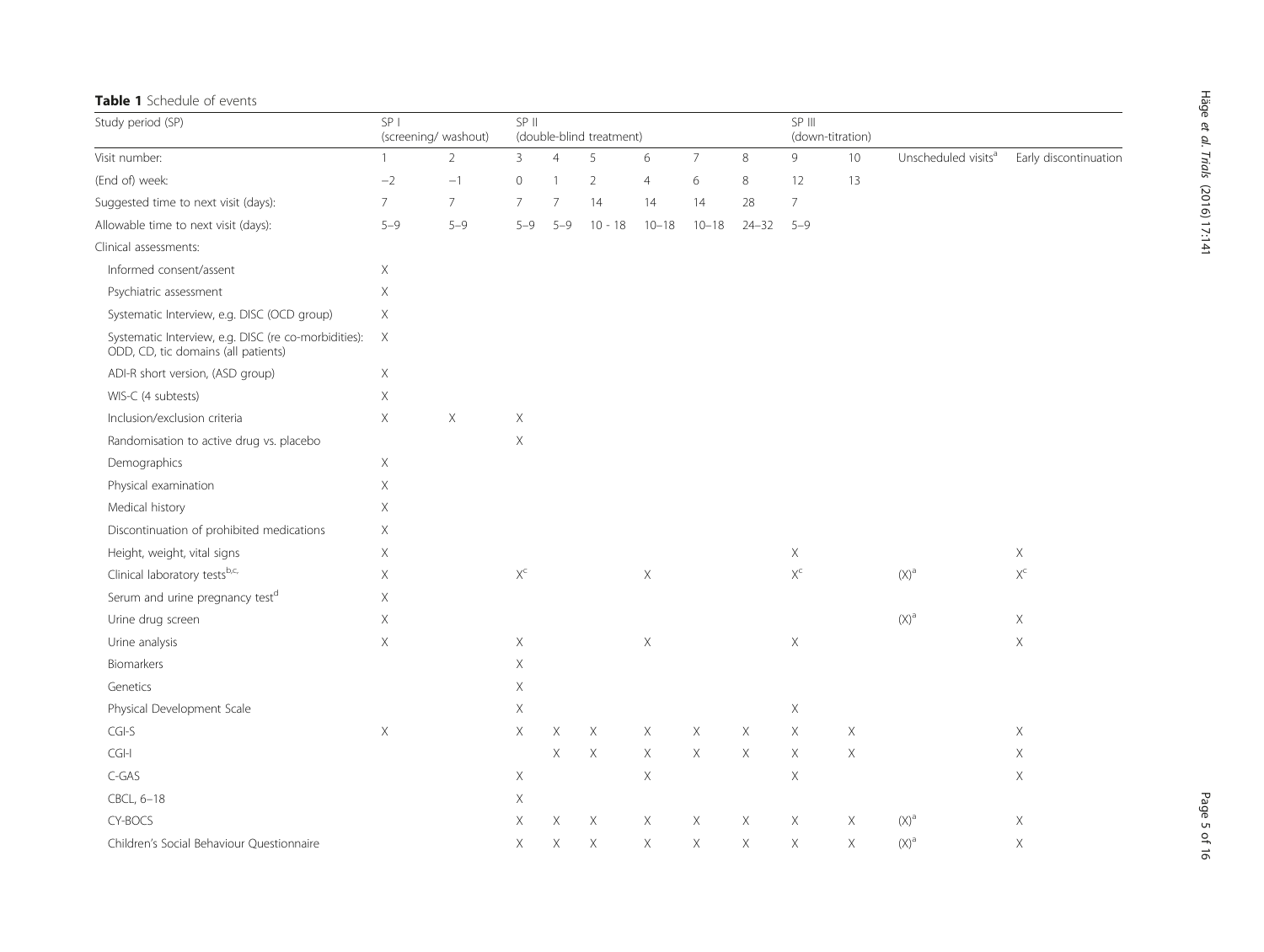#### Table 1 Schedule of events (Continued)

| Repetitive Behaviour Scale-Revised (RBS-R), |   |    | Χ  |   | X        | Χ | X | Χ | Х        |                | $(X)^a$ | $\wedge$ |
|---------------------------------------------|---|----|----|---|----------|---|---|---|----------|----------------|---------|----------|
| CHIP-CE/AE                                  |   |    | X  |   |          | X |   |   | X        |                |         | Χ        |
| PAERS                                       |   |    | X. | Χ | X        | X | Χ | X | X.       | Χ.             | X       | X        |
| Neuropsychological test battery             |   |    | Χ  |   |          |   |   |   | Χ        |                |         | Χ        |
| Neuroimaging assessments                    |   |    | X  |   |          |   |   |   | X        |                |         |          |
| AE monitoring                               |   | X. | X. | X | $\times$ | Χ | X | X | X        | X.             | X       | X        |
| Concomitant medications                     | Χ | X. | X. | X | X        | X | X | X | X        |                | X       | X        |
| Eligibility to remain in study              |   | X  | X. | Χ | X        | X | X | X | X.       | X.             | X       | X        |
| Study drug dispensed                        |   |    | X. | X | X        | X | X | X | X        |                |         |          |
| Study drug returned                         |   |    |    | X | X        | X |   | X | $\wedge$ | $\sqrt{}$<br>∧ |         | X        |

<sup>a</sup>laboratory tests, ECG, etc. at unscheduled visits (due to AEs) according to the discretion of the investigator

b<sub>patients</sub> with significant increase after baseline (visit 3) in AST, ALT, total bilirubin, or AP from the upper limit of the lab reference range will have additional lab testing and/or consultation consultation consultat

to be collected in a fasting state at visits 3 and 9 (and early discontinuation, if possible); fasting defined as at least 8 hours with water as the only oral consumption

females of child-bearing potential only; additional pregnancy tests possible at each visit at the discretion of the investigator

AE adverse event, ASD autism spectrum disorders, AST aspartate aminotransferase, ALT alanine aminotransferase, AP alkaline phosphatase, CBCL Child Behaviour Checklist, C-GAS Children's Global Assessment, CGI-I, Clinical Global Impression-Improvement, CGI-S Clinical Global Impression-Severity, CHIP-CE/AE Child Health and Illness Profile, CY-BOCS Children's Yale-Brown Obsessive-Compulsive Scale, DISC Diagnostic Interview for Children, ECG electrocardiography, OCD obsessive-compulsive disorder, PAERS Pediatric Adverse Event Rating Scale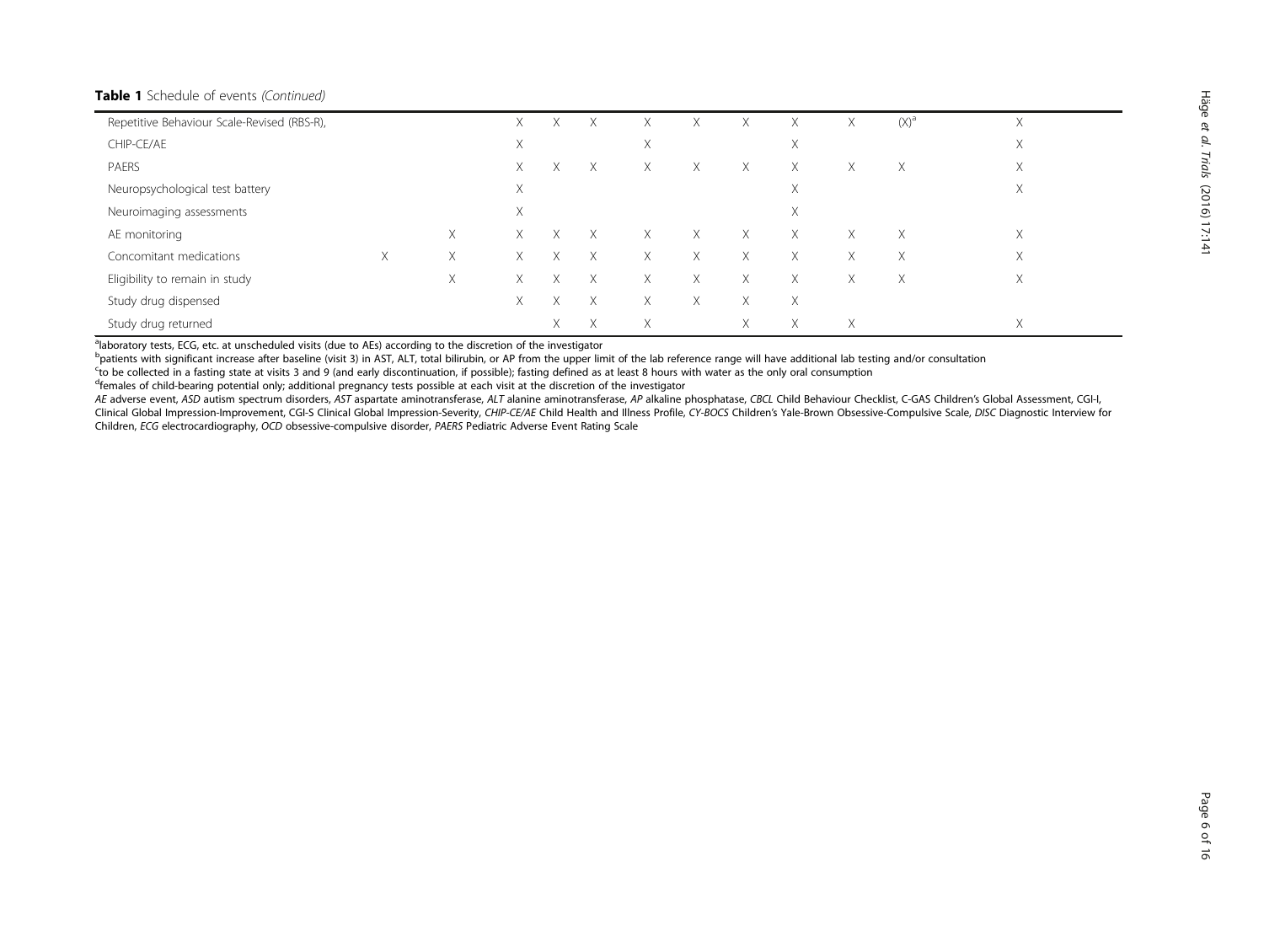#### <span id="page-6-0"></span>Study period II (acute period)

Study period II is a 12-week, randomised, double-blind, and placebo-controlled add-on acute treatment period (visits 3–9). At baseline (BL), patients will randomly be assigned to active drug or placebo in a 1:1 ratio. In order to safeguard patients in the study, patients can be either in outpatient or inpatient status. For patients in both the active drug treatment group and in the placebo group, dosage will be given depending on the patient's weight, and will be up-titrated according to Table 2. Visit 7 will be performed via a telephone interview with assessments of effectiveness and tolerability/safety (no physical examination, ECG, blood draws, etc.); if needed from a clinical perspective 'unscheduled visits' will be performed, based on investigator judgment.

#### Study period III (double-blind down-titration period)

Study period III is a 1-week double-blind down-titration period (visits 9–10) from study medication, active drug or placebo. Any patient who completes study period II (visit 9) will continue into study period III. In a blinded fashion, their dose of study medication will be titrated down depending on their final dose in study period II. Placebotreated patients from study period II will continue placebo treatment in study period III. In order to maintain the blind, all patients will receive the respective amounts (e.g. number of tablets) of study drug (active or placebo). The final visit of this period will be visit 10. See the SOE for the timing of events and the measures to be assessed (Table [1](#page-4-0)).

#### Study population

Overall,  $N = 100$  patients ( $N = 50$  participants with OCD and  $N = 50$  participants with ASD), male or female, with inpatient or outpatient status, aged 6 years (ASD patients)/8 years (OCD patients) to 17 years and 9 months at inclusion, will be randomised into study period II. These patients will be recruited from four centres, i.e. per site approx.  $N \geq 24$  children and adolescents  $(N = 12 - 13)$ with OCD; 12–13 with ASD).

#### Inclusion criteria

General inclusion criteria for both patient groups (OCD and ASD):

- Male or female patients
- Inpatient or outpatient status
- Aged 6 years (ASD patients)/8 years (OCD patients) to 17 years 9 months at initial inclusion
- IQ ≥70 (based on Wechsler scales, four subtests)
- Clinical Global Impressions-Severity (CGI-S; [\[53,](#page-14-0) [54\]](#page-14-0)) score ≥4 (moderately ill; anchored to respective disorder) at BL (visit 3)
- Ability to speak and comprehend the native language of the country in which the assessments take place
- Signed informed consent by parents or legal representatives
- Signed informed assent by patients (indicating that the subject is aware of the investigational nature and the core aspects of the study and the study is run in accordance with the International Conference on Harmonisation of Technical Requirements for Registration of Pharmaceuticals for Human Use (ICH) Good Clinical Practice (GCP) guideline E6 (1996)
- Female subject must not have a positive beta-HCG pregnancy test at screening, and must have a negative urine pregnancy test at BL, and agree to comply with applicable contraceptive requirements

Inclusion criteria for subjects with OCD (GOAT-1):

 Diagnostic and Statistical Manual, 5th edition (DSM-5) diagnosis of OCD [\[2\]](#page-13-0), according to a structured interview (e.g. DISC; [[55](#page-14-0)])

Inclusion criteria for subjects with ASD (GOAT-2):

• DSM-5 diagnosis of ASD [\[2](#page-13-0)], according to the Autism Diagnostic Interview-Revised (ADI-R; [\[56\]](#page-14-0))

#### Exclusion criteria

General exclusion criteria for all subject groups:

- Intellectual disability  $(IQ < 70)$
- Body weight below 20 kg at BL
- Major physical illness of the cardiovascular, endocrine, pulmonary, or the gastrointestinal system

Table 2 Memantine dosing schedule in mg/day by body weight; study period II

|                                |           | Dose range $(mq/day)^a$ of distributed medication at  (for weeks ): |              |              |                 |                                  |
|--------------------------------|-----------|---------------------------------------------------------------------|--------------|--------------|-----------------|----------------------------------|
| Screening/Baseline Weight (kg) | V3 (wk 1) | V4 (wk 2)                                                           | V5 (wks 3-4) | V6 (wks 5-8) | V8 (wks 9-12) b | V9 (wk 13) (discontinuation)     |
| $\geq 60$                      |           |                                                                     |              |              |                 | $10 \rightarrow 5 \rightarrow 0$ |
| $40 - 59$                      |           |                                                                     |              | 10           |                 | $5 \rightarrow 0$                |
| $20 - 39$                      |           |                                                                     |              |              |                 | $5 \rightarrow 0$                |

Dose titration aims at target doses as indicated in the table, based on clinical judgment.

a<br>Dosage may be adjusted upwards and downwards by 5 mg/day increments within the range shown for each weight group at indicated visits/dates b<br>Dose should remain stable during the last 4 weeks of study period II (weeks 9–12), unless a dose reduction is necessary for tolerability or safety reasons, based on clinical judgment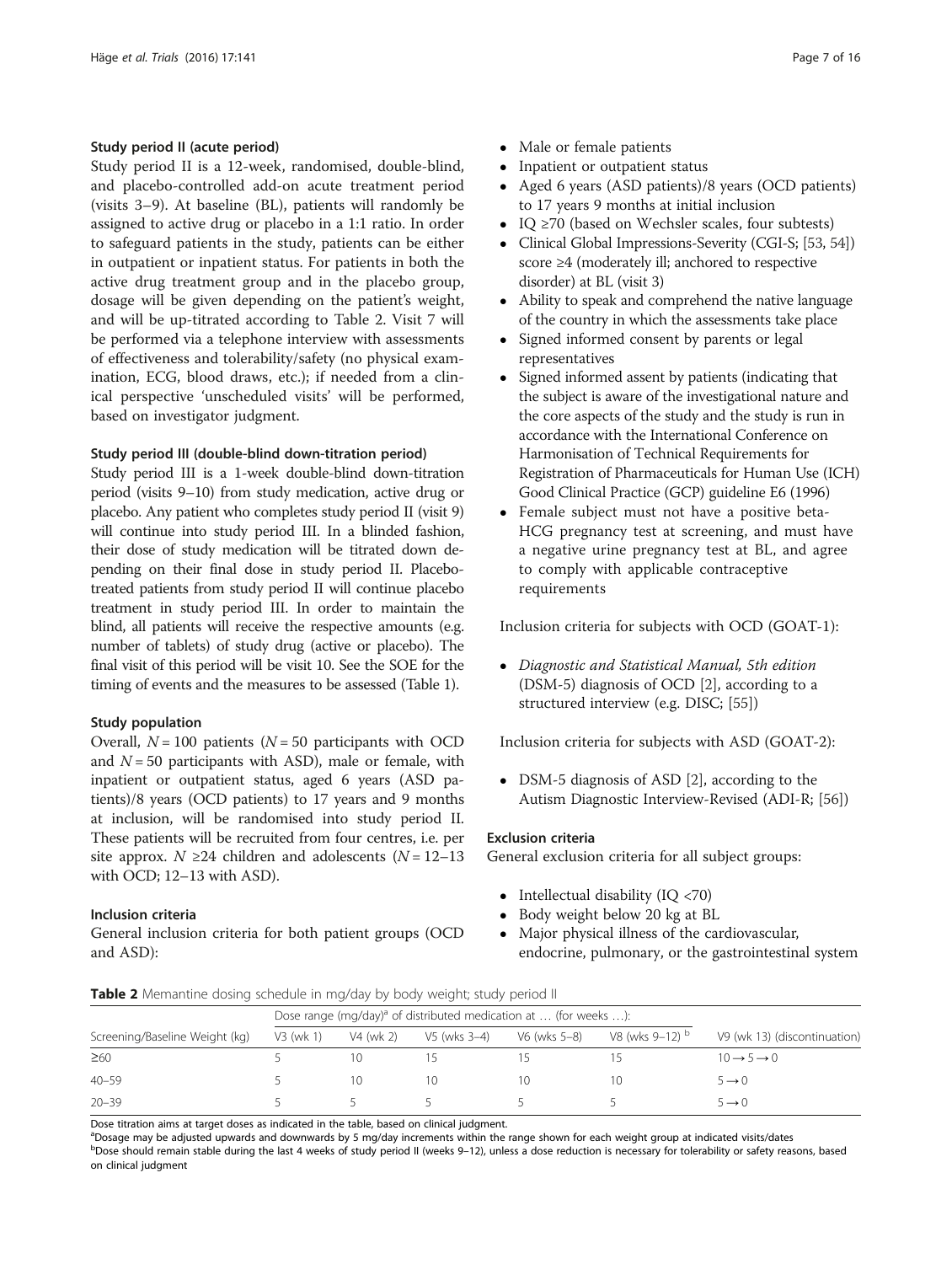- Contra-indications for memantine, according to the Summary of Product Characteristics (SPC)
- History of or present clinically relevant somatic acute or chronic disorder that, in the opinion of the investigator, might confound the results of tolerability/safety assessment, or prohibit the patients from completing the study, or would not be in the best interest of the patient
- Subject has failed to respond, based on investigator judgment, to an earlier adequate course (dose and duration) of the investigational drug therapy, memantine
- Subject has a documented allergy, hypersensitivity, or intolerance to, memantine
- Subject has a positive urine drug screen result at screening or BL (apart from earlier prescribed medication; retest and negative result at BL needed then)
- Subject has taken another investigational product or taken part in a clinical study with 30 days prior to screening
- Subject is female and is pregnant or lactating
- For those subjects intending to participate in the neuroimaging assessments: all contra indications for MRI assessment, such as the presence of metal objects in or around the body (e.g. pacemaker, dental braces)
- Patients/parents will not be excluded from the study if they do not agree to participate in certain sets of assessments (e.g. neuroimaging, blood sampling for bioanalytical analyses)

#### Randomisation

Randomisation will be done in a 1:1 ratio (active drug: placebo).

#### Sample size calculation

The total sample size of approx.  $N = 100$  paediatric patients ( $N = 50$  in each diagnostic subgroup (OCD, ASD)) across trials will not allow for confirmatory statistical analyses but will be adequate for descriptive statistics, for pilot-testing of the chosen glutamatergic medication (memantine), and for hypothesis generation.

#### Endpoints

The endpoint for primary objective 1 (clinical effectiveness) is the baseline-to-endpoint change of compulsivity as measured by the CY-BOCS total score (all patients). The endpoints for primary objective 2 (tolerability and safety) are adverse event (AE) rates, derived from both spontaneous reporting and a structured AE instrument, the (adapted) Pediatric Adverse Event Rating Scale (PAERS; [[57\]](#page-15-0)).

The endpoints for the secondary objectives (other effects) are additional clinical outcomes, e.g. response rates, response defined as at least 30 % reduction versus BL on the primary outcome scale (CY-BOCS total score, for OCD, ASD patients) plus Clinical Global Impressions-Improvement (CGI-I; [[53](#page-14-0), [54](#page-14-0)]) score of 1 (very much improved) or 2 (much improved); baseline-to-endpoint changes in the total score of the Aberrant Behaviour Checklist-Community (ABC-C; [\[58](#page-15-0)–[60](#page-15-0)]: ASD patients).

For the tertiary objective (genetic pathways) genotypes of single common and rare variants in candidate genes, and also combined genetic variants in whole genes or neurotransmitter systems/gene pathways will be investigated and further laboratory assessments of various proteins in blood plasma will be performed. Neuroimaging data will be analysed according to the TACTICS COMPULS protocol (see below) in order to explore the effects of glutamatergic interventions at the level of the structure, function and biochemistry of the fronto-striatal circuits.

# Measures

#### Diagnostic instruments

Diagnostic Interview for Children (DISC) In order to determine diagnoses of OCD, e.g. the Diagnostic Interview for Children (DISC; [\[55](#page-14-0)]) will be used and administered by trained investigators. In order to assess most common co-morbidities, the modules for tic disorder, oppositional-defiant disorder, and conduct disorder will be applied, additionally; this interview will be completed with parents of patients in all groups.

Autism Diagnostic Interview-Revised (ADI-R) The Autism Diagnostic Interview-Revised (ADI-R; [\[56](#page-14-0)]: adapted short version, focusing on criteria relevant for diagnosis) will be administered by a certified interviewer to determine the ASD diagnosis. This interview covers the core domains of ASD.

Clinical change Rigid and compulsive patterns of behaviour will be measured in all participants, thus both patient groups, using the following measures:

Aberrant Behaviour Checklist-Community (ABC-C) The Aberrant Behaviour Checklist-Community (ABC-C; [[58,](#page-15-0) [59\]](#page-15-0)) is a parent-rated 58-item scale assessing behaviour and psychiatric symptoms across the five domains: Irritability, Agitation and Crying, Lethargy/Social withdrawal, Stereotypic behaviour, Hyperactivity/Noncompliance and Inappropriate speech.

Children's Yale-Brown Obsessive-Compulsive Scale (CY-BOCS)

The Children's Yale-Brown Obsessive-Compulsive Scale (CY-BOCS; [[52\]](#page-14-0)) is a clinician-rated 10-item scale, with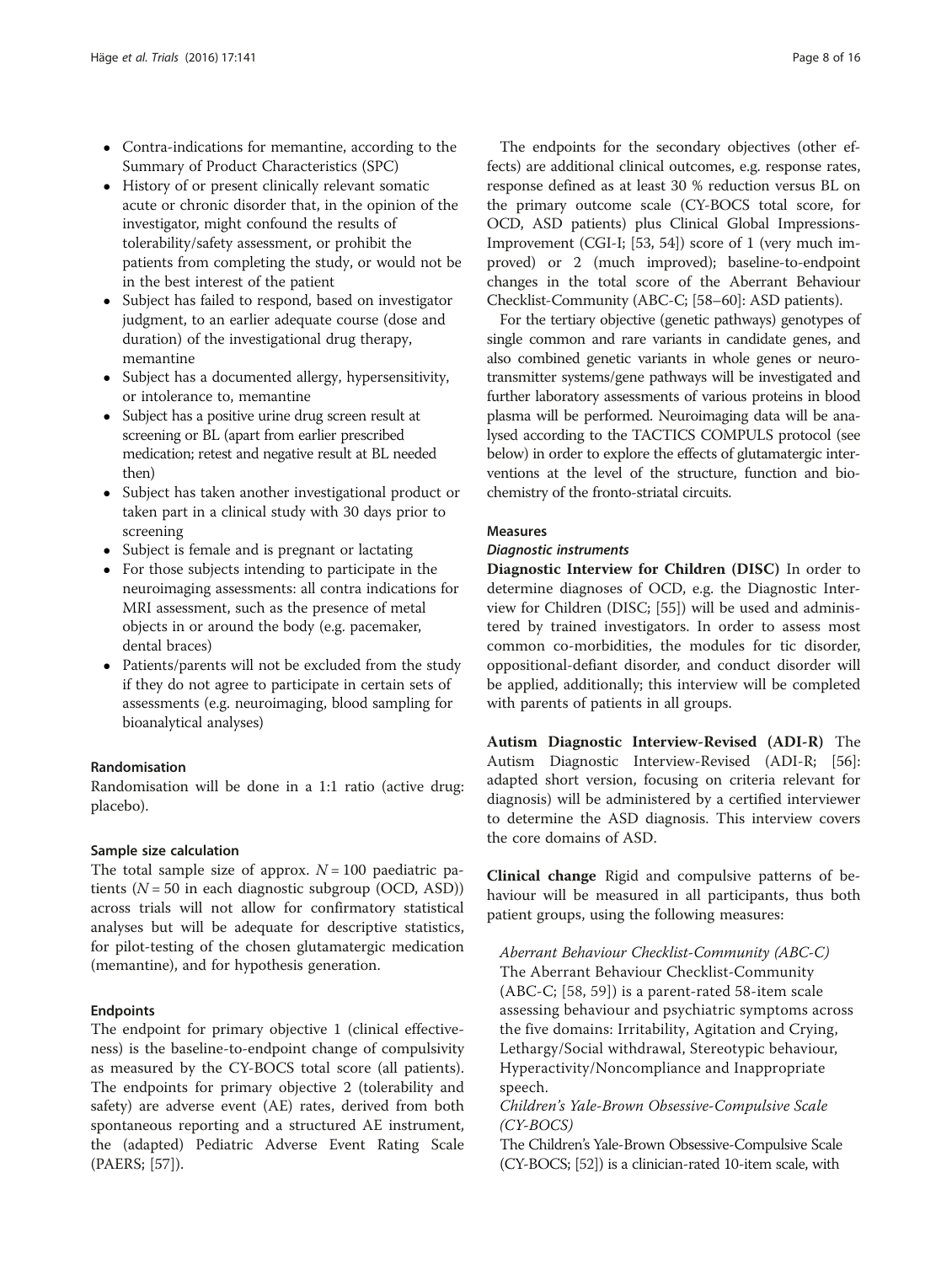each item rated on a 5-point scale from  $0 = 'no$  symptoms' to  $4 = 'extreme$  symptoms', with, apart from a total score, subtotals for obsessions (items 1–5) and compulsions (items 6–10).

Children's Social Behaviour Questionnaire (CSBQ) The Children's Social Behaviour Questionnaire (CSBQ; [[61](#page-15-0)–[63](#page-15-0)]) is a 49-item parent-rated questionnaire that aims to quantify the different behavioural dimensions along which children with ASD vary. In this study we will use the total score and rigidity(-related) subscale scores (e.g. Stereotyped behaviour, and Fear of and resistance to changes).

#### Repetitive Behaviour Scale-Revised (RBS-R)

The Repetitive Behaviour Scale-Revised (RBS-R; [\[64](#page-15-0)]) is a 43-item parent-rated questionnaire for measuring the presence and severity of a variety of forms of restricted, repetitive behaviour. It consists of six subscales: Stereotyped behaviour, Self-injurious behaviour, Compulsive behaviour, Routine behaviour, Sameness behaviour, and Restricted behaviour. Clinical Global Impression-Severity (CGI-S)

The Clinical Global Impressions-Severity (CGI-S; [\[53](#page-14-0), [54](#page-14-0)]) is a single-item rating of the clinician's assessment of the severity of symptoms in relation to the clinician's total experience with OCD or ASD patients. Severity is rated on a 7-point scale  $(1 = normal, not at all ill; 7 = among the$ most extremely ill subjects).

Clinical Global Impression-Improvement (CGI-I) The Clinical Global Impressions-Improvement (CGI-I) [[53](#page-14-0), [54](#page-14-0)] is a single-item clinician rating of the total improvement (or worsening) of the patient's symptoms since the beginning of treatment regardless of whether the improvement (or worsening) was thought to be due entirely to the drug treatment. Improvement/worsening is rated on a  $7$ -point scale  $(1 = \text{very much improved})$ 7 = very much worsened).

#### Children's Global Assessment (C-GAS)

The Children's Global Assessment Scale (C-GAS; [[65](#page-15-0)]) is a global, unidimensional clinician rating of social and psychiatric functioning in children aged 4–16 years. Scores on the measure range from 1 (most impaired) to 100 (healthiest).

#### Additional measures

The Child Behaviour Checklist (CBCL, 6–18) The Child Behaviour Checklist (CBCL, 6–18; [[66\]](#page-15-0) cf. [\[67](#page-15-0)]) will be applied – parent-reported – at BL in order to assess general symptomatology (cf. SOE). It is a standard instrument that allows evaluating various behavioural domains in children and adolescents; it has been psychometrically validated and is available in the very country languages involved in this study. In this study, the 'problem behaviour' section will be applied only, not the 'competencies' part. It may also allow for analyses on

mediating factors for primary and secondary outcome parameters.

#### Health outcomes/Quality of life measures

Child Health and Illness Profile (CHIP-CE) The Child Health and Illness Profile (CHIP-CE) Parent Report Form [\[68\]](#page-15-0) has been used in a number of paediatric trials with psychotropic medications and allows comparisons with findings from paediatric populations with nonpsychiatric disorders. It is available in the respective country languages involved in this study.

#### Safety evaluations

Spontaneous adverse event reporting Spontaneous adverse event reporting will be based on standard questioning of patients and parents by the investigator at each visit.

Pediatric Adverse Event Rating Scale (PAERS) In a second step, the structured Pediatric Adverse Event Rating Scale (PAERS; [[57\]](#page-15-0): adapted/shortened version) will be applied at each visit, beyond standard AE reporting solicited by open questioning, in order to systematically collect AEs; the investigator-rated version will be used, based on parent- and patient-information.

Only PAERS reports on 'serious' AEs will be added to the 'spontaneous reporting of AE results' and be reported immediately.

#### Laboratory tests

Blood and urine samples will be collected at the times specified in the study SOE (Table [1](#page-4-0)) and when clinically indicated. Standard laboratory tests including clinical chemistry, electrolytes, urine analysis, and haematology panels will be performed. Laboratory tests will be analysed by a local laboratory, at each study site. Urine drug screening will be performed at study start and in case of suspected intoxication, overdose, etc., at the discretion of the investigator, at regular or unscheduled visits. If agreed to by patients and parents, 30 ml blood will be drawn from participants for biobanking purposes, for DNA isolation, and assessment of biomarkers for which either serum or plasma samples are prepared. The venipuncture will be performed by medical staff, e.g. a trained nurse practitioner, who has considerable experience of working with children.

#### Molecular-genetic material

Genome-wide genotyping of common and more rare variants will be performed using PsychChip (or similar) ([https://sites.google.com/a/broadinstitute.org/psych-chip](https://sites.google.com/a/broadinstitute.org/psych-chip-resources/home) [-resources/home](https://sites.google.com/a/broadinstitute.org/psych-chip-resources/home)). The resulting data will be analysed in two ways: (1) the variation in the genes will be analysed for rare variants that appear to have deleterious effect on gene function (based on conservation, predicted changes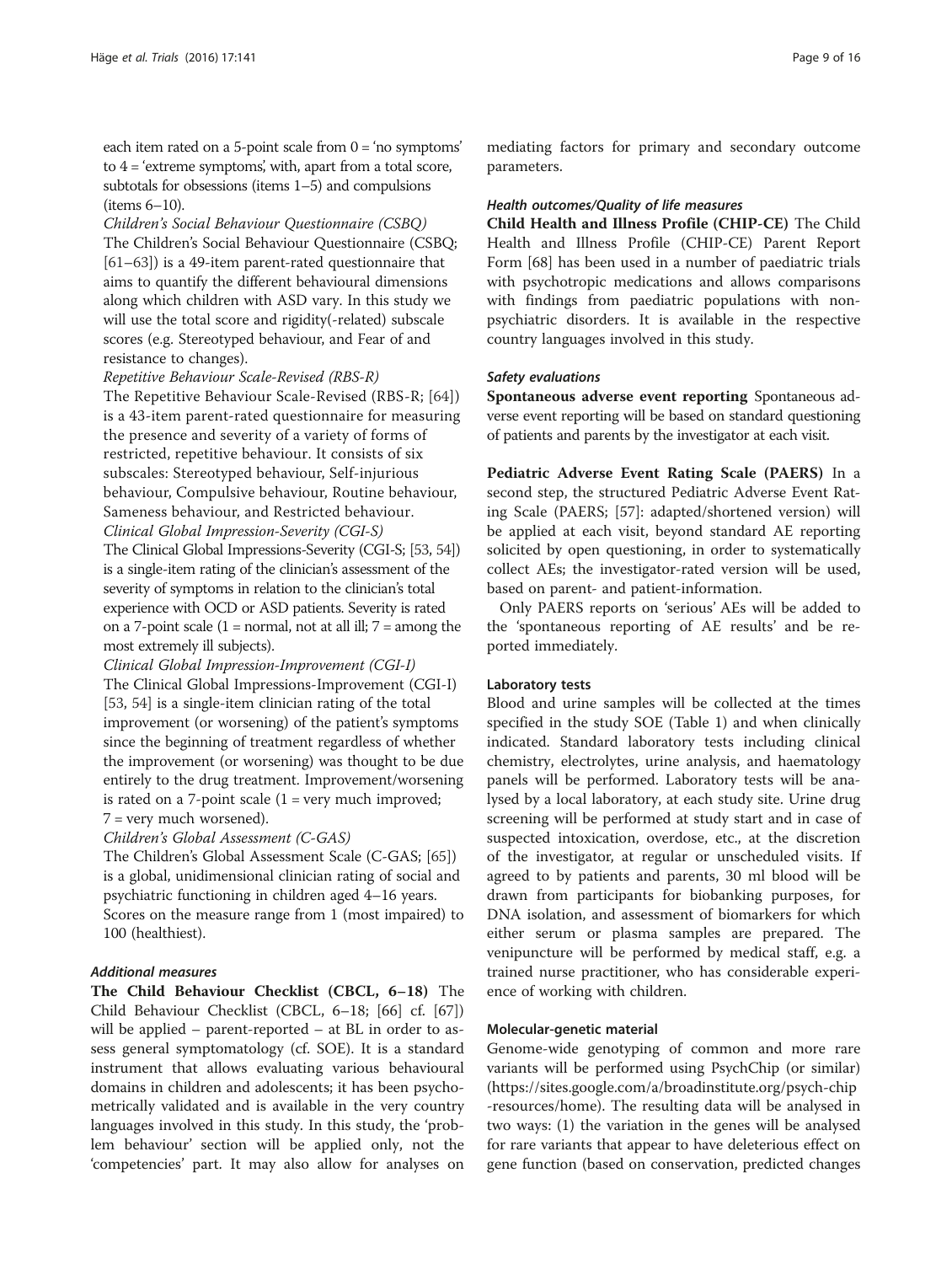in gene-product structure and function). Those will be studied further by protein studies; and (2) in addition to this, gene-wide burden analyses [[69](#page-15-0)] of rare as well as common variants will be performed to identify an association with treatment response or diagnosis. All analyses will be corrected for multiple testing as appropriate.

#### Other biological material

Protein levels of blood-expressed compulsivity and addiction genes will be monitored using multiplex immunoassay profiling of peripheral blood cells and serum. This work will be performed in close collaboration with the laboratory of Professor S. Bahn in Cambridge/UK. In addition, at the Nijmegen centre there are expertise and facilities for High Pressure Liquid Chromatography (HPLC) in blood platelets (for products of neurotransmitter pathway genes). Earlier work has shown that potential compulsivity- and addictionrelevant molecules such as hormones, cytokines and neurotransmitters such as glutamate and serotonin, are measurable in serum and blood cells.

#### Neuropsychological assessment

All neuropsychological tasks performed within this study are suitable for subjects from the age of 5 years to adulthood.

#### Neurocognitive assessment battery

In order to explore potential medication effects (improvements, impairments) to cognitive functioning, a neurocognitive assessment battery, the Amsterdam Neuropsychological Test Battery (ANT), will also be used, including attentional, set-shifting, motor speed and inhibition, cognitive flexibility, and verbal working memory tasks.

#### Wechsler Intelligence Scale for Children (WISC-III)

The WISC-III will be performed in order to determine the general IQ level of the patient if not done within 2 years from BL [[70](#page-15-0)]. Patients must have an IQ of >70 (based on, at least four subtests, two verbal plus two performance tests) from the Wechsler IQ Scales, e.g. WISC, WAIS. In this study four subtests will be used, e.g. Vocabulary, Similarities, Block Design, and Matrix reasoning [\[71\]](#page-15-0). Ageand country-specific adaptations may be used.

#### Neuroimaging

If agreed to by patients and parents, neuroimaging of the patients will be performed by MRI according to the protocol of another TACTICS project, COMPULS. The aim of COMPULS is to identify neural, neurocognitive, genetic, and biomarker mechanisms underlying compulsive behaviours in high-risk subjects and controls. The primary objectives are to examine whether (1) structural and functional abnormalities of the fronto-striatal circuits are related to the development of compulsive and impulsive behaviour in ASD and OCD, and (2) the glutamate system is a key modulator in these fronto-striatal circuits. The COMPULS study has a mixed cross-sectional longitudinal design with assessments at two time points. Measurements are: MRI (structural MRI, functional MRI, resting state MRI, Diffusion Tensor Imaging (DTI)), MRS (spectroscopy), plus multiple tasks reflecting cognition and behaviour (cf. website: [http://www.tactics-project.eu](http://www.tactics-project.eu/); WP04).

#### Vital signs

Vital signs including body temperature, heart rate (pulse), and blood pressure will be recorded as specified in the study SOE (Table [1\)](#page-4-0).

#### Height and weight

Height and weight will be recorded as specified in the study SOE (Table [1\)](#page-4-0); measurements will be performed according to standardised procedures across study sites.

#### Electrocardiogram (ECG)

ECGs will be performed following standard procedures at the visits outlined in the SOE (Table [1](#page-4-0)).

#### Medication and dosing

The investigator or his/her designee is responsible for explaining the correct use of the investigational agent(s) to the patients and parents, verifying that instructions are followed properly, maintaining accurate records of study drug dispensing and collection, and of returning all unused medication at the end of the study.

This study involves a comparison of an active drug (memantine) with matching placebo. During study period II, medication will be initiated and modified according to the weight group of the patient at BL (visit 3). Dosing may then be increased (or decreased) by 5 mg/day increments, respectively, at specified visits/dates according to the weight of the subject (cf. Table [2](#page-6-0)). Stepwise up-titration is recommended to the target dose or the highest tolerable dose by week 4, accordingly. Dosing should remain stable during the last 4 weeks of study period II unless a dose reduction is necessary for tolerability or safety reasons. In case of dose-adjustments due to AEs unscheduled visits can be performed (for stepwise down-titration). Patients who cannot tolerate the minimum daily dose specified (5 mg/day) will be discontinued from the study. Investigator decisions on dose changes (up or down) will only be permitted at study visits (or, due to AEs, at unscheduled visits for down-titration). Study medication will be given once daily in the evening, with or without food.

Based on the dosing information from the published literature and considering earlier and ongoing trials with memantine (sponsored by the pharmaceutical company Forest Laboratories, Berlin, Germany) in this age group,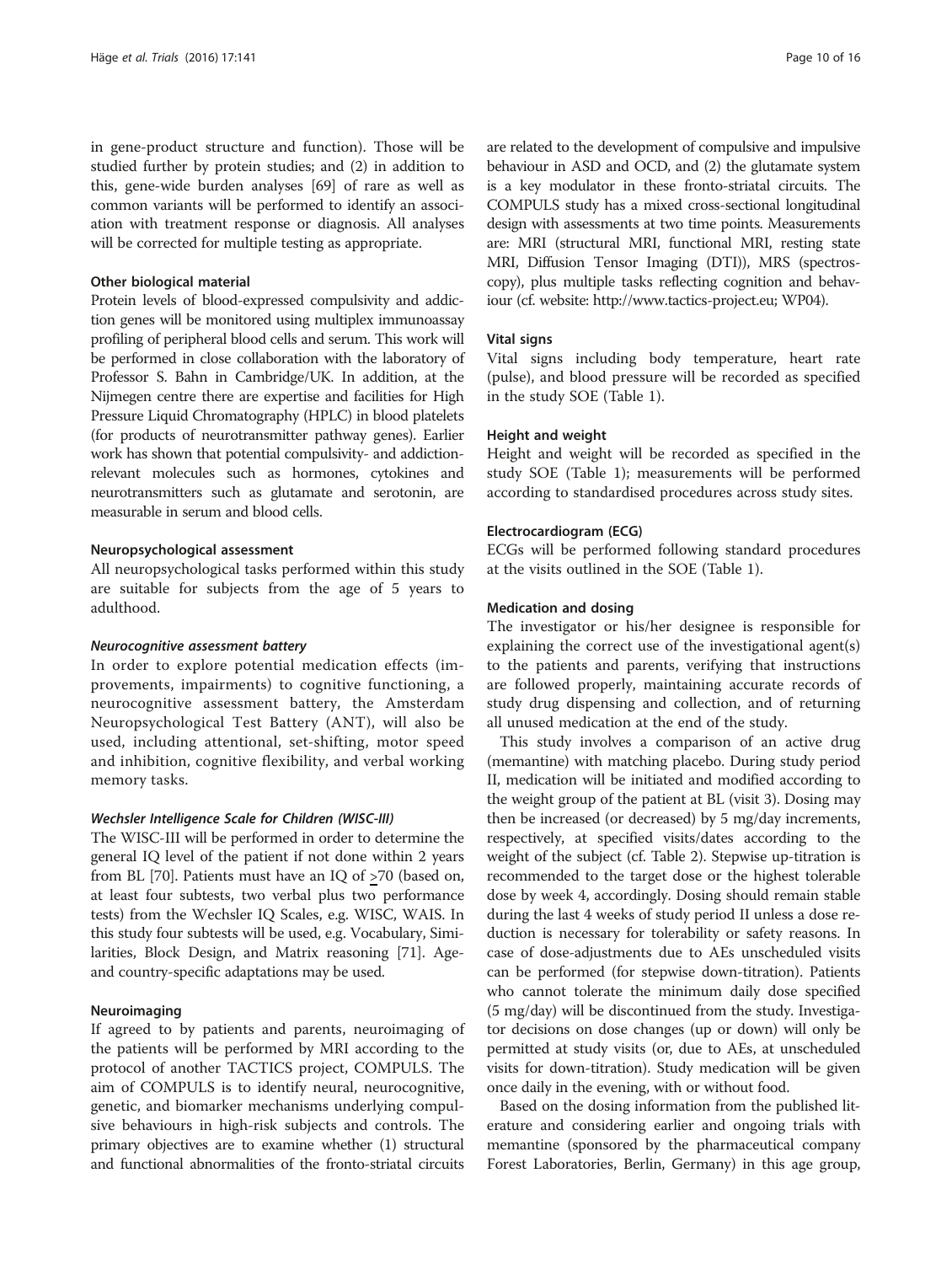dosing was chosen weight-based, accordingly, also taking into account dose-unit availability in Europe (see Table [2\)](#page-6-0).

#### Production, packaging of the medication

All study medication will be identical in appearance and will be dispensed to patients or their parents by trained site personnel. A cooperation partner (H. Lundbeck A/S Pharmaceuticals, Copenhagen, Denmark) will provide the primary study material consisting of tablets containing 5 and 10 mg of memantine each and tablets containing placebo (in identical appearance). Study medication will be dispensed to the patient/parent at the investigator's study site. Study medications will be packaged in blister packs or bottles. Clinical trial materials will be labelled according to the country's regulatory requirements.

#### Concomitant therapy

In general, concomitant medications with primarily central nervous system activity are not permitted in this study. A protocol attachment contains a list of medications and classes of medications that are or are not permitted during this study (depending and in accordance with the SPC for memantine, used in GOAT-1 and GOAT-2). Upon assent/consent by the patient and patient's parent, the medications that are not allowed should be tapered off and stopped by visit 2, and be completely washed out by visit 3. Investigators should follow clinical guidelines with respect to duration of washout periods (minimum of five half-lives). Concomitant medication will be reported with compound, length of use, and doses in the clinical report form.

#### Treatment compliance

Patient compliance with study medication will be assessed at each visit by direct questioning of parent and/or patient. Patients/parents will be asked to return both used (including empty) and unused blister cards distributed on the previous visit. Any deviation from the prescribed dosage regimen will be recorded. Final drug accountability reconciliation will be performed at the end of treatment or discontinuation.

During the double-blind treatment phase (study period II), a patient will be considered significantly noncompliant if he or she misses more than two consecutive days of study medication (full doses), or fails to take at least 80 % of prescribed doses of study medication (full doses) during two or more visit intervals. Similarly, a patient will be considered significantly noncompliant if he or she intentionally or repeatedly takes more than the prescribed amount of medication as judged by the investigator.

If a patient is noncompliant during an interval, the patient and parent will be counselled regarding the importance of compliance in this study.

#### Statistical analysis Clinical efficacy data

The end of the treatment phase will be taken as the primary endpoint. Change from BL in CY-BOCS total score will be used as the primary efficacy variable. As a secondary outcome measure a binary response score will be composed based on the change in CY-BOCS total score and the Clinical Global Impression-Improvement (CGI-I) scale at the end of the treatment phase (at least 30 % reduction in CY-BOCS total from BL and a score of 1 (very much improved) or 2 (much improved) in CGI-I scale). Additional symptom severity scores will be used as secondary efficacy measures.

General linear models will be applied on the CY-BOCS change score to compare the two treatment groups (active drug, placebo). Gender, age, investigational site and BL measurement will be included as covariates. Furthermore, diagnosis and diagnosis by treatment interaction will be entered in the model. A significant interaction effect will be followed up by separate analyses of the two diagnostic groups. In the presence of a high drop-out rate methods for missing data (e.g. last observation carried forwards (LOCF), mixed effect model repeat measurement (MMRM)) will be applied and sensitivity analyses will be performed to assess whether efficacy results are stable across different analysis methods. Logistic regression analyses will be performed to evaluate the effect of treatment on the binary response score. To study the impact of moderating factors on the outcome measures general linear models and logistic regression analyses will be applied, as appropriate. Gender, age, diagnostic group and investigational site will be included as covariates in all analyses. Multivariate statistical analysis of all data will be applied, reducing the chances of identifying false positives. This method can incorporate different types of predictors (clinical patient characteristics as well as neuropsychological and neuroimaging data, genetic and protein data). All analyses will be corrected for multiple testing as appropriate.

#### Tolerability/Safety data

To analyse tolerability and safety of the medication logistic regression analysis will be performed on the indicator variables for AEs, and Poisson regression will be used for the number of AEs. Gender, age, diagnostic group and investigational site will be included as covariates in all analyses.

#### Safety reporting

Investigators are responsible for monitoring the safety of patients who have entered this study and for alerting the representative of the sponsor to any event that seems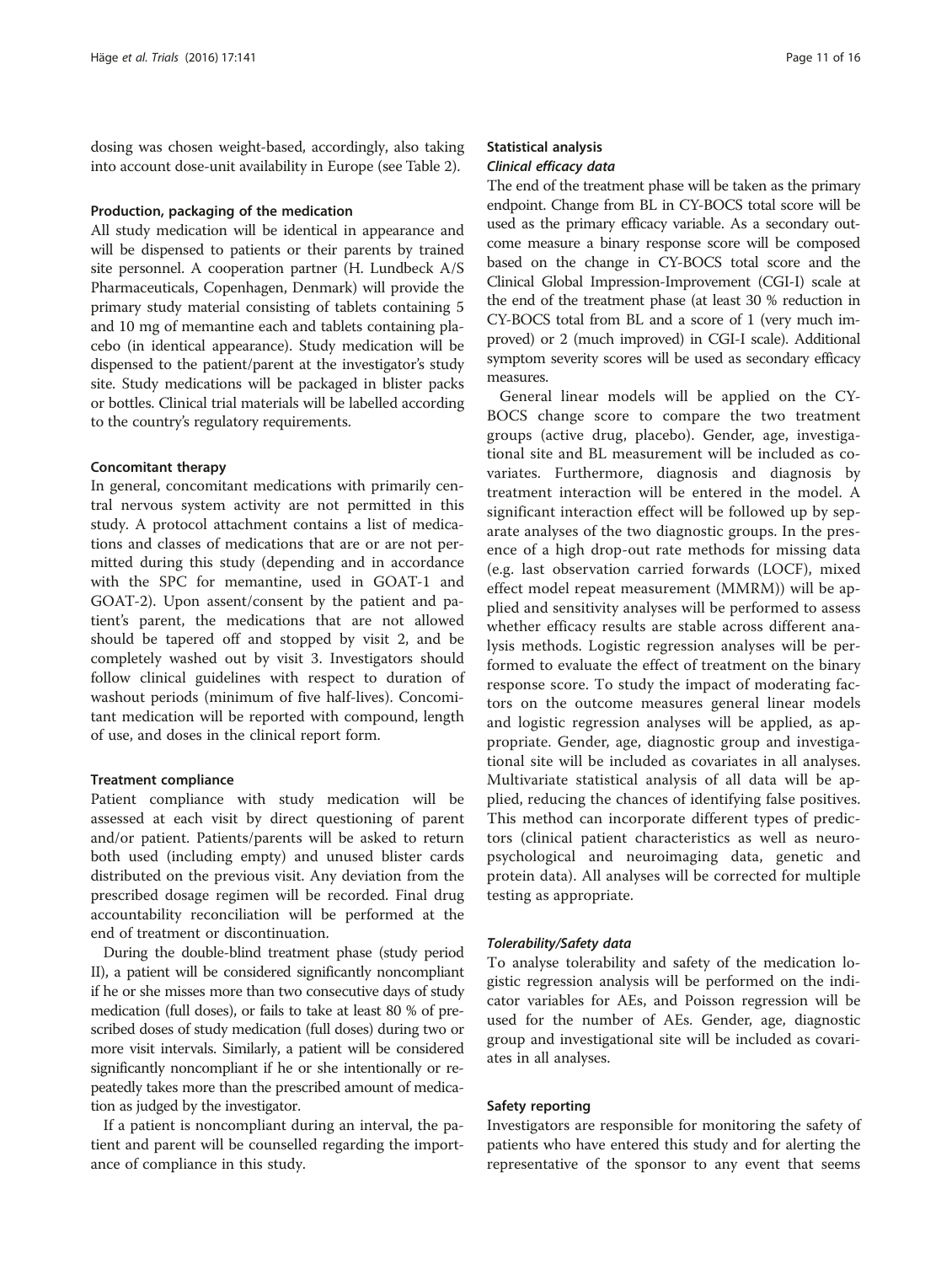unusual. The investigator is responsible for appropriate medical care of patients during the study.

#### Reporting to study participants (parents and patients)

The sponsor (Radboud University Medical Centre, Nijmegen, Prof. Dr. J. K. Buitelaar) or the respective representative at each study centre will take responsibility to report serious adverse events (SAEs) to the regulatory bodies and Ethical Review Boards (ERBs) in the countries as well as to investigators involved in this study, if applicable in close collaboration with the contract research organisation involved in this study.

#### Adverse and serious adverse events

AEs are defined as any undesirable experience occurring to a subject during the study, whether or not considered related to the study. 'A serious adverse event (experience) or reaction is any untoward medical occurrence that at any dose: results in death, is life-threatening, results in persistent or significant disability/incapacity, or is a congenital anomaly/birth defect, or requires inpatient hospitalisation or prolongation of existing hospitalisation' [[72](#page-15-0)]. The participating study centres comply with national guidelines for procedures in the case of (S)AEs, and these rules will be followed in case an AE occurs. All AEs occurring during the visit of the participant to the test site, or reported spontaneously by the patient or parent, or observed by the investigator or his staff will be recorded. All AEs will be followed until they have abated, or until a stable situation has been reached. Depending on the event, follow-up may require additional tests or medical procedures as indicated, and/or referral to a general physician or medical specialist.

#### Withdrawal of individual subjects

Patients can leave the study at any time for any reason if they or their parents wish to do so without any consequences. The investigator can decide to withdraw a subject from the study for urgent medical reasons. Study participation will also be cancelled if patients do not comply with the general directives of the study procedures, or if the investigator decides it is in the best interest of the subject (medical-ethical considerations).

The participating centres have considerable experience with the type of research in paediatric populations proposed in this protocol, and there are limited risks associated with this kind of research.

#### Premature termination of the project

If the project is terminated prematurely, for whatever reason, the accredited/responsible ERB(s) and/or regulatory agencies will be notified immediately. The investigator will inform the patients and parents plus the

reviewing accredited/responsible ERB and/or regulatory agencies if anything occurs, on the basis of which it appears that the disadvantages of participation may be significantly greater than was foreseen in the research proposal. The study will be suspended pending further review by the accredited ERB/regulatory agencies, except insofar as suspension would jeopardise the patients' health. The investigator will take care that all patients/ parents are kept adequately informed.

#### Ethical considerations

This study will be conducted according to the principles of the Declaration of Helsinki, version of 2008, and in accordance with the Medical Research Involving Human Subjects Act (WMO, as well as according to the ICH GCP Guideline E6 (1996), EU Directive 2001/20/EC and applicable regulatory requirements and guidelines in the participating countries/regions.

The study received ethical approval from the ethical committee in Mannheim, Germany (Medizinische Ethikkommission II, Medizinische Fakultät Mannheim der Universität Heidelberg, Germany) on 15 January 2015. Mannheim represents the leading and coordinating site. Further applications for ethical approvals were made in the UK (National Research Ethics Service Committee London – Camberwell St Giles) and in the Netherlands (CMO (Commissie Mensgebonden Onderzoek) Regio Arnhem-Nijmegen). Recruitment in any centre will not begin until local ethical approvals have been obtained in addition to the ethical approval of the leading site in Mannheim.

#### Benefits and risks assessment, group relatedness

The risks and discomforts of this study are estimated as low. Any AE will be observed and addressed (e.g. by dose adjustment or early discontinuation from the study if clinically indicated).

#### Handling and storage of data and documents

All study data will be handled confidentially. Each participant will get a code number which will be used to store all data linked to participation in the study and unlinked to demographic data (name, address, etc). The list linking the code numbers to the demographic data will be stored by the principal investigator. All data from all sites will be stored in a secured web-based database. Original data of all source documents will be retained for a period of at least 15 years after report of the study has been finalised. After analysis, any leftover material of biological nature will be stored at −20 °C or −80 °C (as appropriate) at the analysis location until 25 years after the study is finished. The key to the identity of participants will only be available to the principal investigators.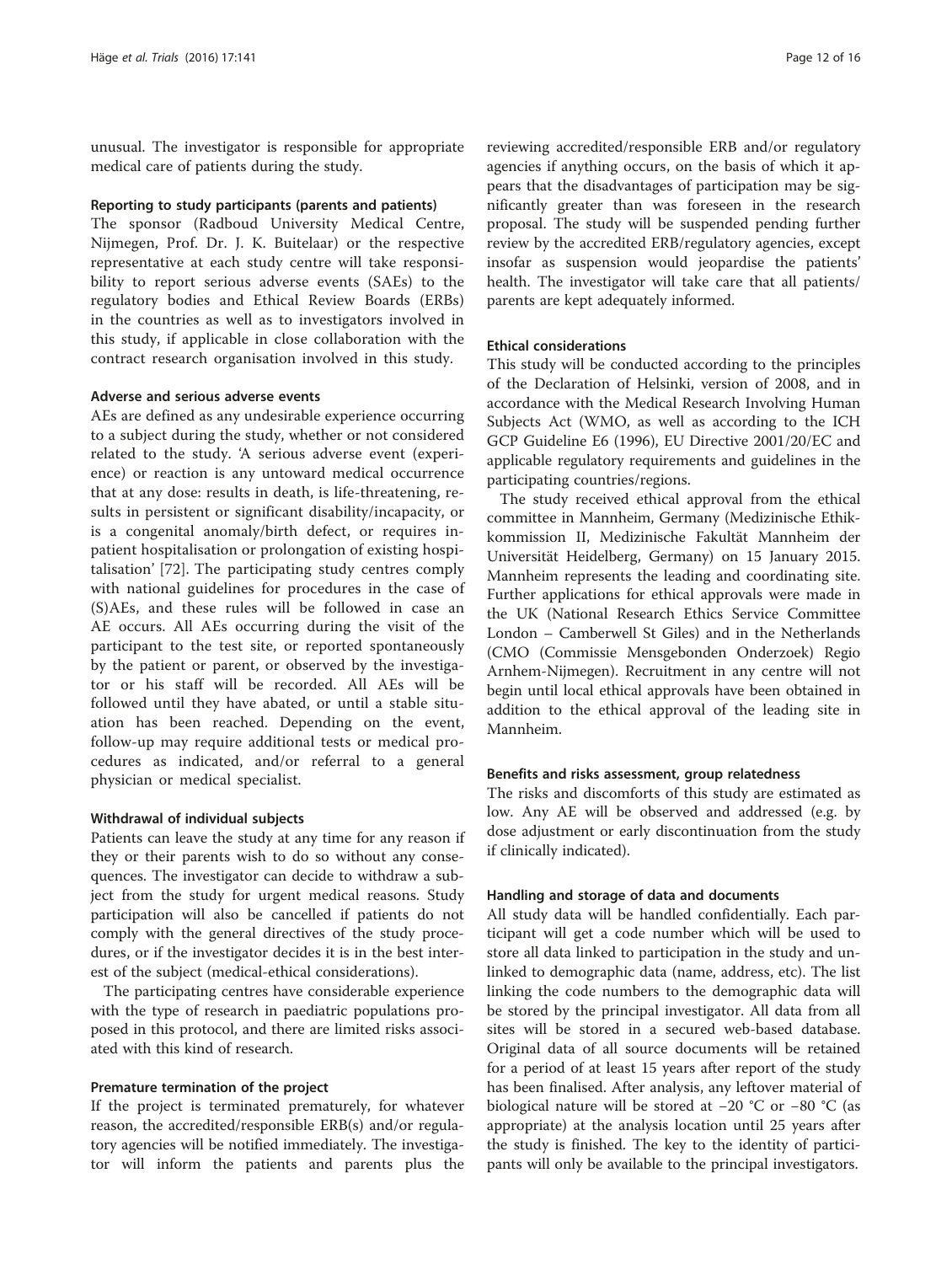#### End of study report

The investigator will notify the accredited ERB of the end of the study within a period of 8 weeks. The end of the study is defined as the last patient's last visit. In case the study is ended prematurely, the investigator will notify the accredited ERB, including the reasons for the premature termination.

Within 1 year after the end of the study, the investigator/sponsor will submit a final study report with the results of the study, including any publications/abstracts of the study, to the accredited ERB.

#### Public disclosure and publication policy

Findings from the present study are to be published in international, peer-reviewed scientific journals and presented at international conferences.

#### **Discussion**

Based on the findings from the preclinical animal and human investigations within the TACTICS project, the planned proof-of-concept clinical study will allow pilottesting of a (new) promising compound in children and adolescents with OCD or ASD. Drug treatment for children and adolescents with these indications has been a challenging issue because there have only been few placebocontrolled studies with glutamatergic compounds so far. In general, there is a lack of solid information on the effects of these drugs in children and adolescents; therefore, placebocontrolled studies will contribute to determine the tolerability/safety and efficacy/effectiveness in this population.

Due to a very limited budget as one of multiple projects within the TACTICS study, several cost-saving measures and solutions had to be implemented in the GOAT study design reflecting the pilot character of this study but not limiting scientific quality or jeopardising patients' safety. This challenge has also been previously noted in other projects funded by the European Union, e.g. the Paediatric European Risperidone Studies (PERS) [[73](#page-15-0)]. In TACTICS GOAT, e.g. interpretations of ECG and blood sample analyses as well as site monitoring will be performed locally at each study centre by qualified specialists rather than by a centralised system or clinical research organisation, respectively. This will be coordinated centrally by the leading study centre and performed in accordance with Standard Operating Procedures (SOP) for all sites. Furthermore, the pharmaceutical company H. Lundbeck A/S, Copenhagen, Denmark, became a member of the TACTICS consortium and will provide the medication free of charge. Cooperation between academia and pharmaceutical companies is one of the overarching objectives of European Union-funded projects. For packing, blinding, drug accountability and labelling we were able to find a collaborator in the Clinical Trials Unit of the Pharmacy at the University Hospital Heidelberg which supports investigator-initiated and publicly funded trials in a cost-saving yet professional manner.

Patients treated with glutamatergic compounds and their parents will have the benefit of potential medication effects on their symptomatology and the related burden of illness (reductions), plus of respective improvements in health-related quality of life. Equally important, all patients and parents can benefit from the high frequency and intensity of care – offered via the study visits by experienced child and adolescent psychiatry staff – that in general clearly extends beyond routine care settings.

An acute treatment period of as long as 12 weeks was chosen in order to increase the chance to reflect change/ improvement based on medication treatment. With applying the respective adequate instruments, clinical outcome parameters will reflect compulsivity symptom clusters, but also comprehensive information on psychosocial functioning and health-related quality of life relevant in child and adolescent development. Contrasting findings across the patient populations will allow the assessment of disorder-related variation.

It is believed that the proposed project – with performing this pilot clinical trial in populations of children and adolescents with compulsivity disorders – will help to elucidate efficacy/effectiveness and tolerability/safety of glutamatergic medications, further to explore effects of moderating and mediating factors on the response to these compounds. Also, findings will allow assessment of medication effects on biomarkers and neural mechanisms underlying compulsivity. In addition, these pilot data will be made available to be used for potential future Paediatric Use Marketing Authorisation (PUMA) directed trial applications.

Respective MRI/MRS findings (from subgroups of patients, combined with the data from the TACTICS project's COMPULS study) will help to clarify which mechanisms count for the compulsive behaviours in the considered disorders and subsequently to understand the links between compulsivity, impulsivity and addiction. These understandings will provide a basis for prospectively developing a guide for clinicians as to whether children are at high risk for negative outcome as severe compulsive behaviours and addictive behaviours in adolescence and adulthood.

# Trial status

At the time of manuscript submission, ERB approval for the leading site at the Central Institute of Mental Health in Mannheim, Germany (15 January 2015) plus German regulatory agency approval (BfArM, 26 June 2015) have been obtained. Recruitment of first patients into the trial is planned to begin in the second quarter of 2016.

This article is based on protocol version .01, 31 July 2014.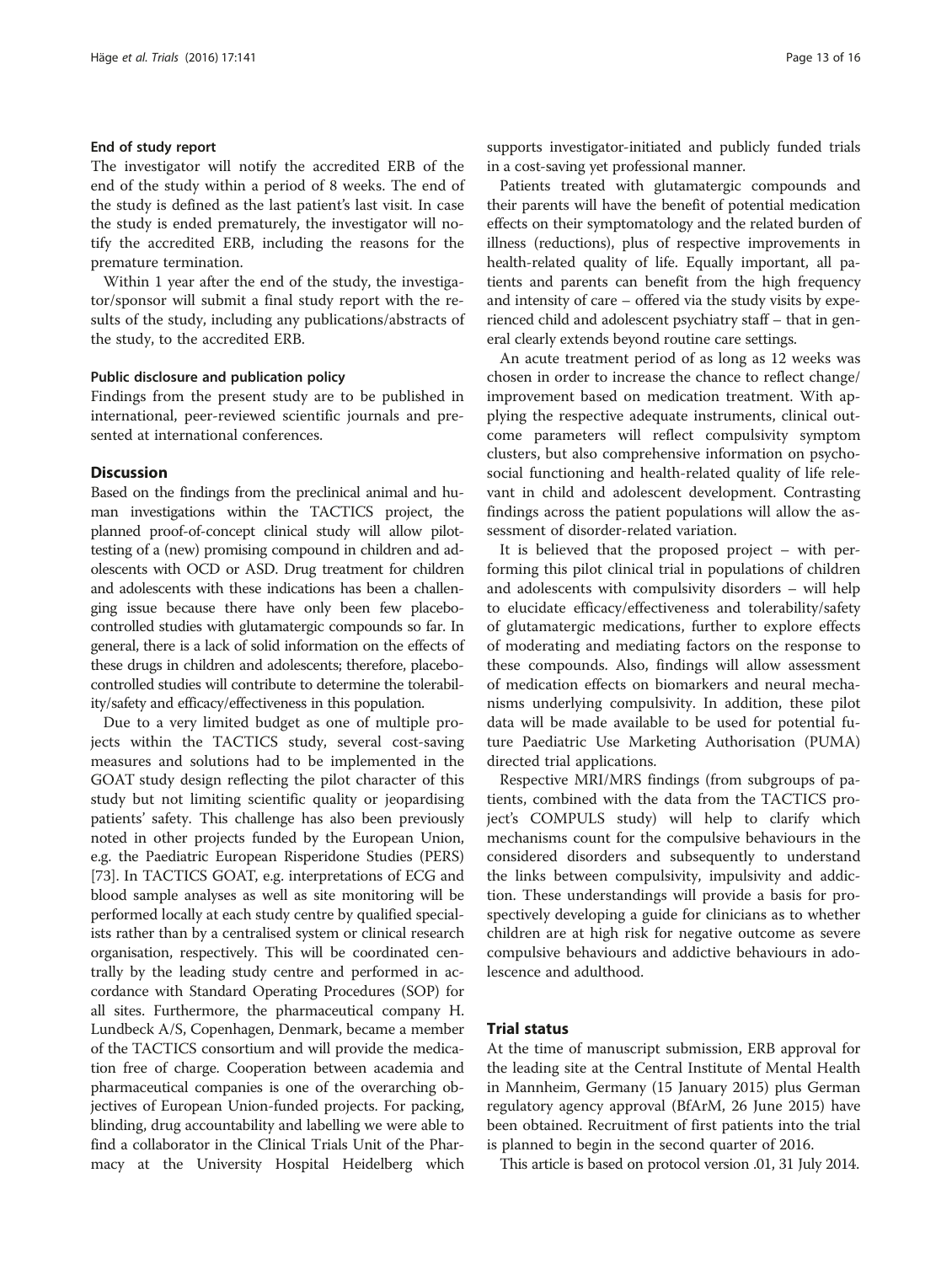#### <span id="page-13-0"></span>Abbreviations

ADHD: attention deficit/hyperactivity disorder; ADI-R: Autism Diagnostic Interview-Revised; APA: American Psychiatric Association; ASD: autism spectrum disorder; CBCL: Child Behaviour Checklist; C-GAS: Children's Global Assessment; CGI-I: Clinical Global Impression-Improvement; CGI-S: Clinical Global Impression-Severity; CHIP-CE: Child Health and Illness Profile; CSBQ: Children's Social Behaviour Questionnaire; CSF: cerebrospinal fluid; CY-BOCS: Children's Yale-Brown Obsessive-Compulsive Scale; DISC: Diagnostic Interview Schedule for Children; DSM-5: Diagnostic Statistical Manual, 5th edition; EC: European Community; ECG: electrocardiography; EMEA/EMA: European Medicines Agency; ERB: Ethical Review Board; EU: European Union; FP7: Seventh Framework Programme; GABA: gamma-aminobutyric acid; GCP: Good Clinical Practice; GOAT: Glutamatergic medication in the treatment of Obsessive Compulsive Disorder and Autism Spectrum Disorder; HCG: human chorionic gonadotropin; HPLC: High Pressure Liquid Chromatography; ICD: International Classification of Diseases; ICH: International Conference on Harmonisation of Technical Requirements for Registration of Pharmaceuticals for Human Use; MRS: magnetic resonance spectroscopy; OCD: obsessive compulsive disorder; OFC: orbitofrontal cortex; PAERS: Pediatric Adverse Event Rating Scale; RBS-R: Repetitive Behaviour Scale-Revised; SOE: schedule of events; SOP: Standard Operating Procedure; SPC: Summary of Product Characteristics; TACTICS: Translational Adolescent and Childhood Therapeutic Interventions in Compulsive Syndromes; WAIS: Wechsler Adult Intelligence Scale; WISC: Wechsler Intelligence Scale for Children (WISC-III); WMO: Wet Medisch Onderzoek (Law of Medical Research).

#### Competing interests

Financial disclosure: the authors have no financial interests with respect to the contents of this manuscript.

The research leading to these results has received funding from the European Community's Seventh Framework Programme (FP7/2007-2013) under grant agreement number 278948 (TACTICS project).

AH has served as sub-investigator in clinical trials conducted by Janssen-Cilag, Otsuka, Shire, Sunovion, plus in EU FP7 Programme funded projects. He has received conference travel support and compensation for serving as consultant or speaker by Eli Lilly and Shire.

TB has served in an advisory or consultancy role for Actelion, Hexal Pharma, Lilly, Medice, Novartis, Oxford Outcomes, PCM Scientific, Shire and Viforpharma. He received conference support or speaker's fee by Janssen McNeil, Lilly, Medice, Novartis and Shire. He is/has been involved in clinical trials conducted by Shire and Viforpharma.

JB has been in the past 3 years a consultant to/member of the advisory board of and/or speaker for Janssen Cilag BV, Eli Lilly, Lundbeck, and Servier. He is not an employee of any of these companies, and not a stock shareholder of any of these companies. He has no other financial or material

support, including expert testimony, patents, royalties. RD has no potential conflicts of interest do declare.

BF has received an educational speaking fee from Merz.

DJL has acted in a consultancy role for Ixico PLC.

KM has served as sub-investigator in clinical trials conducted by Shire and Sunovion, plus in EU FP7 Programme funded projects.

SV has no potential conflicts of interest to declare.

RWD has received compensation for serving as consultant or speaker, he or the institution he works for have received research support or royalties from the organisations or companies indicated: EU (FP7 Programme), US National Institute of Mental Health (NIMH), German Federal Ministry of Health/Regulatory Agency (BMG/BfArM), German Federal Ministry of Education and Research (BMBF), German Research Foundation (DFG), Volkswagen Foundation; Boehringer Ingelheim, Ferring, Janssen-Cilag, Eli Lilly, Lundbeck, Otsuka, Shire, Sunovion, Takeda, and Theravance. RWD owns Eli Lilly & Co. stock.

#### Authors' contributions

AH was involved in the design and conception of the study and in writing the manuscript. TB contributed to the conception and design of this study, and has been involved in critically revising the manuscript. JB contributed to the conception and design of this study, and has been involved in critically revising the manuscript. RD has been involved in critically revising the manuscript. BF designed the genetic analyses described for this study; and has been involved in critically revising the manuscript. DJL was involved in the design of the MRI/MRS protocols for this study, and has been involved in critically revising the manuscript.KM was involved in the design and

conception of the study and in writing the manuscript. SW was involved in the design of the MRI/MRS protocols for this study, and has been involved in critically revising the manuscript. RWD designed and led the study and has been involved in writing the manuscript. All authors were involved in drafting and revising the manuscript critically. All authors read and approved the final manuscript.

#### Funding

The research leading to this study protocol has received funding from the European Community's Seventh Framework Programme (FP7/2007-2013) under grant agreement number 278948 (TACTICS project). This manuscript reflects only the authors' views and the European Union is not liable for any use that may be made of the information contained therein. SW also wishes to thank the NIHR Biomedical Research Centre for Mental Health at the South London and the Maudsley NHS Foundation Trust and Institute of Psychiatry, King's College London, for their ongoing support of our translational imaging research programme.

#### Author details

1 Paediatric Psychopharmacology, Department of Child and Adolescent Psychiatry and Psychotherapy, Central Institute of Mental Health, Medical Faculty Mannheim, University of Heidelberg, PO Box 12 21 20, 68072 Mannheim, Germany. <sup>2</sup>Department of Child and Adolescent Psychiatry and Psychotherapy, Central Institute of Mental Health, Medical Faculty Mannheim, University of Heidelberg, Mannheim, Germany. <sup>3</sup>Department of Cognitive Neuroscience, Donders Institute for Brain, Cognition and Behaviour, Radboud University Medical Center, Nijmegen, The Netherlands. <sup>4</sup>Biomedical MR Imaging and Spectroscopy Group, Center for Image Sciences, University Medical Center Utrecht, Utrecht, The Netherlands. <sup>5</sup>Departments of Human Genetics and Psychiatry, Donders Institute for Brain, Cognition and Behaviour, Radboud University Medical Center, Nijmegen, The Netherlands. 6 Department of Neuroimaging, King's College London, Institute of Psychiatry, Psychology and Neuroscience, London, UK.

#### Received: 2 February 2016 Accepted: 29 February 2016 Published online: 17 March 2016

#### References

- 1. Chamberlain SR, Fineberg NA, Blackwell AD, Robbins TW, Sahakian BJ. Motor inhibition and cognitive flexibility in obsessive-compulsive disorder and trichotillomania. Am J Psychiatry. 2006;163(7):1282–4.
- 2. American Psychiatric Association. Diagnostic and statistical manual of mental disorders: DSM-5. 5th ed. Washington, DC: American Psychiatric Assoc.; 2013.
- 3. Swedo SE, Rapoport JL, Leonard H, Lenane M, Cheslow D. Obsessivecompulsive disorder in children and adolescents. Clinical phenomenology of 70 consecutive cases. Arch Gen Psychiatry. 1989;46(4):335–41.
- 4. Anholt GE, Aderka IM, van Balkom AJ, Smit JH, Schruers K, van der Wee NJ, et al. Age of onset in obsessive-compulsive disorder: admixture analysis with a large sample. Psychol Med. 2014;44(1):185–94. doi[:10.1017/](http://dx.doi.org/10.1017/S0033291713000470) [S0033291713000470.](http://dx.doi.org/10.1017/S0033291713000470)
- 5. Fineberg NA, Potenza MN, Chamberlain SR, Berlin HA, Menzies L, Bechara A, et al. Probing compulsive and impulsive behaviors, from animal models to endophenotypes: a narrative review. Neuropsychopharmacology. 2010;35(3):591–604.
- 6. Britton JC, Rauch SL, Rosso IM, Killgore WD, Price LM, Ragan J, et al. Cognitive inflexibility and frontal-cortical activation in pediatric obsessivecompulsive disorder. J Am Acad Child Adolesc Psychiatry. 2010;49(9):944–53.
- 7. MacMaster FP, O'Neill J, Rosenberg DR. Brain imaging in pediatric obsessivecompulsive disorder. J Am Acad Child Adolesc Psychiatry. 2008;47(11):1262–72.
- 8. Langen M, Durston S, Staal WG, Palmen SJ, van Engeland H. Caudate nucleus is enlarged in high-functioning medication-naive subjects with autism. Biol Psychiatry. 2007;62(3):262–6.
- 9. Langen M, Schnack HG, Nederveen H, Bos D, Lahuis BE, de Jonge MV, et al. Changes in the developmental trajectories of striatum in autism. Biol Psychiatry. 2009;66(4):327–33.
- 10. Monaghan DT, Yao D, Cotman CW. L-[3H]glutamate binds to kainate-, NMDA- and AMPA-sensitive binding sites: an autoradiographic analysis. Brain Res. 1985;340(2):378–83.
- 11. Rosenberg DR, MacMaster FP, Keshavan MS, Fitzgerald KD, Stewart CM, Moore GJ. Decrease in caudate glutamatergic concentrations in pediatric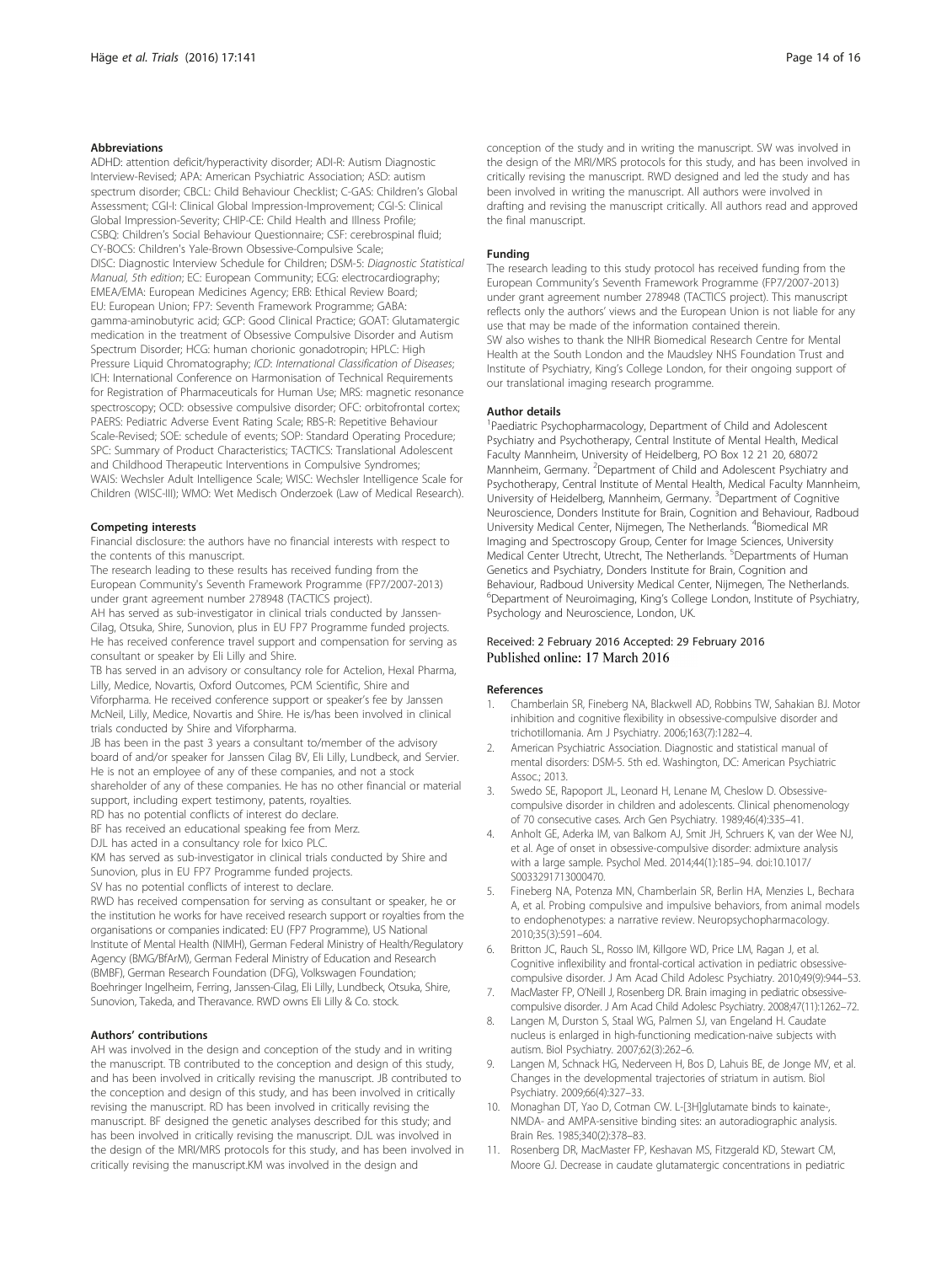<span id="page-14-0"></span>obsessive-compulsive disorder patients taking paroxetine. J Am Acad Child Adolesc Psychiatry. 2000;39(9):1096–103.

- 12. Grant JE, Odlaug BL, Kim SW. Lamotrigine treatment of pathologic skin picking: an open-label study. J Clin Psychiatry. 2007;68(9):1384–91.
- 13. Aboujaoude E, Barry JJ, Gamel N. Memantine augmentation in treatmentresistant obsessive-compulsive disorder: an open-label trial. J Clin Psychopharmacol. 2009;29(1):51–5.
- 14. Mancuso E, Faro A, Joshi G, Geller DA. Treatment of pediatric obsessivecompulsive disorder: a review. J Child Adolesc Psychopharmacol. 2010;20(4):299–308.
- 15. Carlsson ML. Hypothesis: is infantile autism a hypoglutamatergic disorder? Relevance of glutamate – serotonin interactions for pharmacotherapy. J Neural Transm. 1998;105(4-5):525–35.
- 16. McDougle CJ, Kem DL, Posey DJ. Case series: use of ziprasidone for maladaptive symptoms in youths with autism. J Am Acad Child Adolesc Psychiatry. 2002;41(8):921–7.
- 17. Chakrabarty K, Bhattacharyya S, Christopher R, Khanna S. Glutamatergic dysfunction in OCD. Neuropsychopharmacology. 2005;30(9):1735–40.
- 18. Coric V, Milanovic S, Wasylink S, Patel P, Malison R, Krystal JH. Beneficial effects of the antiglutamatergic agent riluzole in a patient diagnosed with obsessive-compulsive disorder and major depressive disorder. Psychopharmacology (Berl). 2003;167(2):219–20.
- 19. Coric V, Taskiran S, Pittenger C, Wasylink S, Mathalon DH, Valentine G, et al. Riluzole augmentation in treatment-resistant obsessive-compulsive disorder: an open-label trial. Biol Psychiatry. 2005;58(5):424–8.
- 20. Pasquini M, Biondi M. Memantine augmentation for refractory obsessivecompulsive disorder. Prog Neuropsychopharmacol Biol Psychiatry. 2006;30(6):1173–5.
- 21. Feusner JD, Kerwin L, Saxena S, Bystritsky A. Differential efficacy of memantine for obsessive-compulsive disorder vs. generalized anxiety disorder: an open-label trial. Psychopharmacol Bull. 2009;42(1):81–93.
- 22. Stewart SE, Jenike EA, Hezel DM, Stack DE, Dodman NH, Shuster L, et al. A single-blinded case-control study of memantine in severe obsessivecompulsive disorder. J Clin Psychopharmacol. 2010;30(1):34–9.
- 23. Kolevzon A, Mathewson KA, Hollander E. Selective serotonin reuptake inhibitors in autism: a review of efficacy and tolerability. J Clin Psychiatry. 2006;67(3):407–14.
- 24. Bethea TC, Sikich L. Early pharmacological treatment of autism: a rationale for developmental treatment. Biol Psychiatry. 2007;61(4):521–37.
- 25. Williams K, Wheeler DM, Silove N, Hazell P. Selective serotonin reuptake inhibitors (SSRIs) for autism spectrum disorders (ASD). Cochrane Database Syst Rev. 2010(8):Cd004677. doi: [10.1002/14651858.CD004677.pub2](http://dx.doi.org/10.1002/14651858.CD004677.pub2).
- 26. Naaijen J, Lythgoe DJ, Amiri H, Buitelaar JK, Glennon JC. Fronto-striatal glutamatergic compounds in compulsive and impulsive syndromes: a review of magnetic resonance spectroscopy studies. Neurosci Biobehav Rev. 2015. doi:[10.1016/j.neubiorev.2015.02.009.](http://dx.doi.org/10.1016/j.neubiorev.2015.02.009)
- 27. Purkayastha P, Malapati A, Yogeeswari P, Sriram D. A review on GABA/ glutamate pathway for therapeutic intervention of ASD and ADHD. Curr Med Chem. 2015 Feb 9. (Epub ahead of print).
- 28. Ghanizadeh A. Increased glutamate and homocysteine and decreased glutamine levels in autism: a review and strategies for future studies of amino acids in autism. Dis Markers. 2013;35(5):281–6. doi[:10.1155/2013/536521.](http://dx.doi.org/10.1155/2013/536521)
- 29. Chez MG, Burton Q, Dowling T, Chang M, Khanna P, Kramer C. Memantine as adjunctive therapy in children diagnosed with autistic spectrum disorders: an observation of initial clinical response and maintenance tolerability. J Child Neurol. 2007;22(5):574–9.
- 30. Owley T, Salt J, Guter S, Grieve A, Walton L, Ayuyao N, et al. A prospective, open-label trial of memantine in the treatment of cognitive, behavioral, and memory dysfunction in pervasive developmental disorders. J Child Adolesc Psychopharmacol. 2006;16(5):517–24.
- 31. Erickson CA, Posey DJ, Stigler KA, Mullett J, Katschke AR, McDougle CJ. A retrospective study of memantine in children and adolescents with pervasive developmental disorders. Psychopharmacology (Berl). 2007;191(1):141–7.
- 32. Findling RL, McNamara NK, Stansbrey RJ, Maxhimer R, Periclou A, Mann A, et al. A pilot evaluation of the safety, tolerability, pharmacokinetics, and effectiveness of memantine in pediatric patients with attention-deficit/ hyperactivity disorder combined type. J Child Adolesc Psychopharmacol. 2007;17(1):19–33.
- 33. Manolio TA, Brooks LD, Collins FS. A HapMap harvest of insights into the genetics of common disease. J Clin Invest. 2008;118(5):1590–605.
- 34. Rotge JY, Aouizerate B, Tignol J, Bioulac B, Burbaud P, Guehl D. The glutamate-based genetic immune hypothesis in obsessive-compulsive disorder. An integrative approach from genes to symptoms. Neuroscience. 2010;165(2):408–17.
- 35. Moy SS, Nadler JJ. Advances in behavioral genetics: mouse models of autism. Mol Psychiatry. 2008;13(1):4–26.
- Barnby G, Abbott A, Sykes N, Morris A, Weeks DE, Mott R, et al. Candidategene screening and association analysis at the autism-susceptibility locus on chromosome 16p: evidence of association at GRIN2A and ABAT. Am J Hum Genet. 2005;76(6):950–66.
- 37. Arnold PD, Macmaster FP, Richter MA, Hanna GL, Sicard T, Burroughs E, et al. Glutamate receptor gene (GRIN2B) associated with reduced anterior cingulate glutamatergic concentration in pediatric obsessive-compulsive disorder. Psychiatry Res. 2009;172(2):136–9.
- 38. Gottesman II, Gould TD. The endophenotype concept in psychiatry: etymology and strategic intentions. Am J Psychiatry. 2003;160(4):636–45.
- 39. Rommelse NN, Arias-Vasquez A, Altink ME, Buschgens CJ, Fliers E, Asherson P, et al. Neuropsychological endophenotype approach to genome-wide linkage analysis identifies susceptibility loci for ADHD on 2q21.1 and 13q12.11. Am J Hum Genet. 2008;83(1):99–105.
- 40. Mier D, Kirsch P, Meyer-Lindenberg A. Neural substrates of pleiotropic action of genetic variation in COMT: a meta-analysis. Mol Psychiatry. 2010;15(9):918–27.
- 41. Munafo MR, Brown SM, Hariri AR. Serotonin transporter (5-HTTLPR) genotype and amygdala activation: a meta-analysis. Biol Psychiatry. 2008;63(9):852–7.
- 42. Goodman WK, Lydiard RB. Recognition and treatment of obsessivecompulsive disorder. J Clin Psychiatry. 2007;68(12), e30.
- 43. Rommelse NN, Franke B, Geurts HM, Hartman CA, Buitelaar JK. Shared heritability of attention-deficit/hyperactivity disorder and autism spectrum disorder. Eur Child Adolesc Psychiatry. 2010;19(3):281–95.
- 44. Maina G, Rosso G, Zanardini R, Bogetto F, Gennarelli M, Bocchio-Chiavetto L. Serum levels of brain-derived neurotrophic factor in drugnaive obsessive-compulsive patients: a case-control study. J Affect Disord. 2010;122(1-2):174–8.
- 45. Behl A, Swami G, Sircar SS, Bhatia MS, Banerjee BD. Relationship of possible stress-related biochemical markers to oxidative/antioxidative status in obsessive-compulsive disorder. Neuropsychobiology. 2010;61(4):210–4.
- 46. Palmieri L, Persico AM. Mitochondrial dysfunction in autism spectrum disorders: cause or effect? Biochim Biophys Acta. 2010;1797(6-7):1130–7.
- 47. Emanuele E, Orsi P, Barale F, di Nemi SU, Bertona M, Politi P. Serum levels of vascular endothelial growth factor and its receptors in patients with severe autism. Clin Biochem. 2010;43(3):317–9.
- 48. Russell VA. Overview of animal models of attention deficit hyperactivity disorder (ADHD). In: Crawley JN, et al., editors. Current protocols in neuroscience. Chapter 9:Unit9.35. 2011.
- 49. van der Kooij MA, Glennon JC. Animal models concerning the role of dopamine in attention-deficit hyperactivity disorder. Neurosci Biobehav Rev. 2007;31(4):597–618.
- 50. Andersen SL, Greene-Colozzi EA, Sonntag KC. A novel, multiple symptom model of obsessive-compulsive-like behaviors in animals. Biol Psychiatry. 2010;68(8):741–7.
- 51. Marin JC, Moura PJ, Cysneiros RM, Colugnati DB, Cavalheiro EA, Scorza FA, et al. Temporal lobe epilepsy and social behavior: an animal model for autism? Epilepsy Behav. 2008;13(1):43–6.
- 52. Scahill L, Riddle MA, McSwiggin-Hardin M, Ort SI, King RA, Goodman WK, et al. Children's Yale-Brown Obsessive Compulsive Scale: reliability and validity. J Am Acad Child Adolesc Psychiatry. 1997;36(6):844–52.
- 53. Guy W. Clinical global impression scale. The ECDEU Assessment Manual for Psychopharmacology-Revised Volume DHEW Publ No ADM 76. Washington, DC: U. S. Department of Health, Education and Welfare; 1976. p. 218–22. reprinted 1991;338.
- 54. National Institute of Mental Health. Special feature: rating scales and assessment instruments for use in pediatric psychopharmacology research. Psychopharmacol Bull. 1985;21:839–43.
- 55. Shaffer D, Fisher P, Lucas CP, Dulcan MK, Schwab-Stone ME. NIMH Diagnostic Interview Schedule for Children Version IV (NIMH DISC-IV): description, differences from previous versions, and reliability of some common diagnoses. J Am Acad Child Adolesc Psychiatry. 2000;39(1):28–38.
- 56. Lord C, Rutter M, Le Couteur A. Autism Diagnostic Interview-Revised: a revised version of a diagnostic interview for caregivers of individuals with